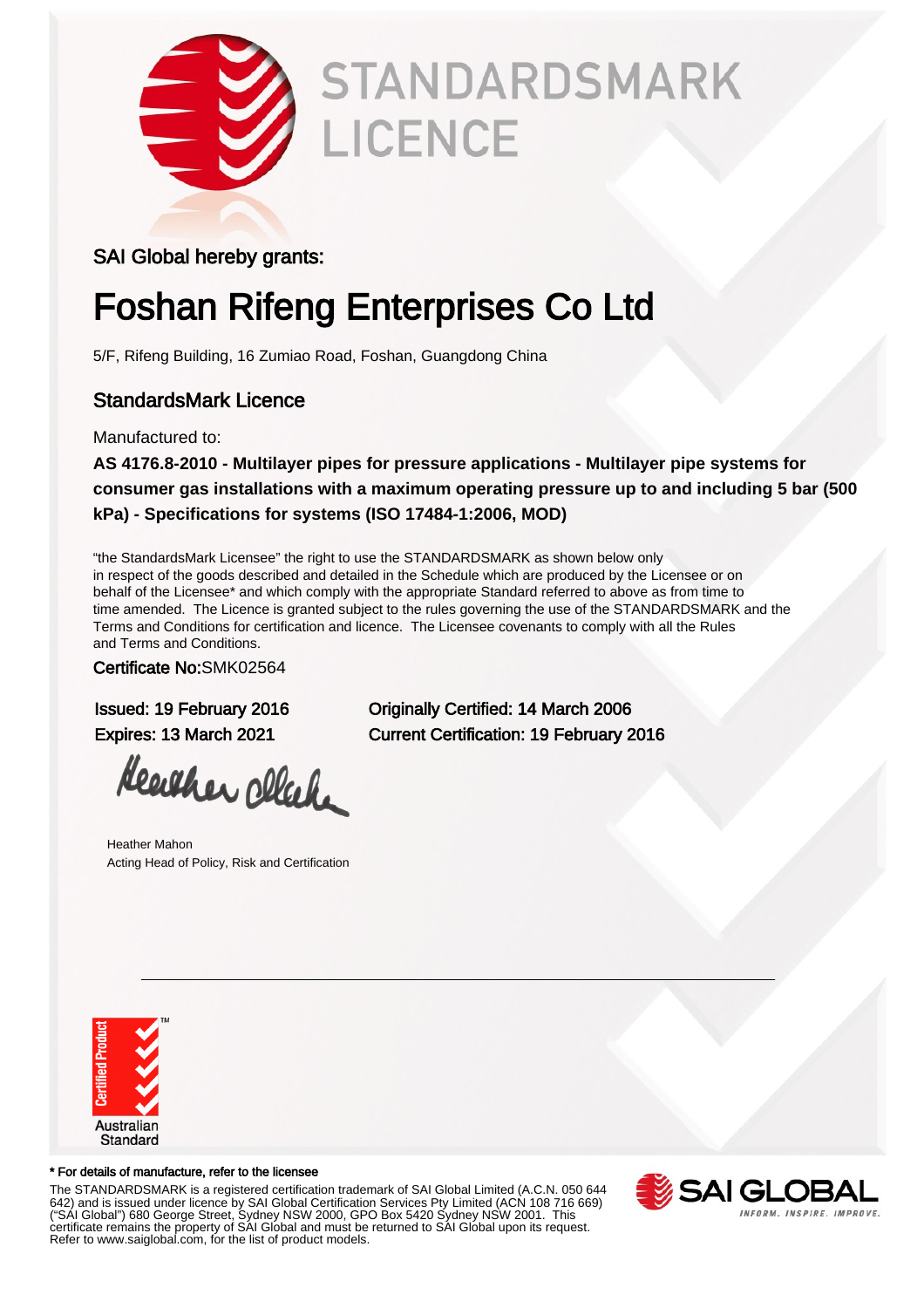#### SAI Global hereby grants:

## Foshan Rifeng Enterprises Co Ltd

5/F, Rifeng Building, 16 Zumiao Road, Foshan, Guangdong China

### StandardsMark Licence

Manufactured to:

AS 4176.8-2010 - Multilayer pipes for pressure applications - Multilayer pipe systems for consumer gas installations with a maximum operating pressure up to and including 5 bar (500 kPa) - Specifications for systems (ISO 17484-1:2006, MOD)

| <b>Model Identification</b> | <b>Model Name</b> | <b>Brand Name</b>    | <b>Product Description</b>       | Date Endorsed |
|-----------------------------|-------------------|----------------------|----------------------------------|---------------|
| B1-1216                     | PEXb/Al/PEXb Pipe | GASPEX/RIFENG        | PEX/Al/PEX Pipe                  | 3 Dec 2010    |
| B11620                      | PEXb/Al/PEXb Pipe | GASPEX/RIFENG        | PEX/Al/PEX Pipe                  | 3 Dec 2010    |
| B1-2025                     | PEXb/Al/PEXb Pipe | <b>GASPEX/RIFENG</b> | PEX/Al/PEX Pipe                  | 3 Dec 2010    |
| B1-2632                     | PEXb/Al/PEXb Pipe | GASPEX/RIFENG        | PEX/Al/PEX Pipe                  | 3 Dec 2010    |
| B1-3240                     | PEXb/Al/PEXb Pipe | GASPEX/RIFENG        | PEX/Al/PEX Pipe                  | 3 Dec 2010    |
| B1-4150                     | PEXb/Al/PEXb Pipe | GASPEX/RIFENG        | PEX/Al/PEX Pipe                  | 3 Dec 2010    |
| B1-5163                     | PEXb/Al/PEXb Pipe | GASPEX/RIFENG        | PEX/Al/PEX Pipe                  | 3 Dec 2010    |
| $C-1014$                    | $C-1014$          | <b>RIFENG</b>        | 14x2.0 PE/AL/PE<br><b>PIPE</b>   | 29 Jun 2015   |
| $C-1216$                    | $C-1216$          | <b>RIFENG</b>        | 16 x 2.0 PE/AL/PE<br><b>PIPE</b> | 29 Jun 2015   |
| $C-1418$                    | $C-1418$          | <b>RIFENG</b>        | 18x2.0 PE/AL/PE<br><b>PIPE</b>   | 29 Jun 2015   |
| $C-1620$                    | $C-1620$          | <b>RIFENG</b>        | 20 x 2.0 PE/AL/PE<br><b>PIPE</b> | 29 Jun 2015   |
| $C-2025$                    | $C-2025$          | <b>RIFENG</b>        | 25 x 2.5PE/AL/PE<br><b>PIPE</b>  | 29 Jun 2015   |
| $C-2026$                    | $C-2026$          | <b>RIFENG</b>        | 26x3.0PE/AL/PE PIPE              | 29 Jun 2015   |
| C-2632                      | C-2632            | <b>RIFENG</b>        | 32x3.0 PE/AL/PE<br><b>PIPE</b>   | 29 Jun 2015   |
| F1-L1014*1/2 C              | F1-L1014*1/2 C    | <b>RIFENG</b>        | Male Elbow                       | 29 Jun 2015   |
| F1-L1014*1/2F C             | F1-L1014*1/2F C   | <b>RIFENG</b>        | <b>Female Elbow</b>              | 29 Jun 2015   |
| F1-L1014*1014 C             | F1-L1014*1014 C   | <b>RIFENG</b>        | elbow                            | 29 Jun 2015   |
| F1-L1216*1/2 C              | F1-L1216*1/2 C    | <b>RIFENG</b>        | <b>Male Elbow</b>                | 29 Jun 2015   |
| F1-L1216*1/2F C             | F1-L1216*1/2F C   | <b>RIFENG</b>        | <b>Female Elbow</b>              | 29 Jun 2015   |

Model identification of the goods on which the STANDARDSMARK may be used:

Certificate No: SMK02564 Issued Date: 19 February 2016

This schedule supersedes all previously issued schedules

#### \* For details of manufacture, refer to the licensee

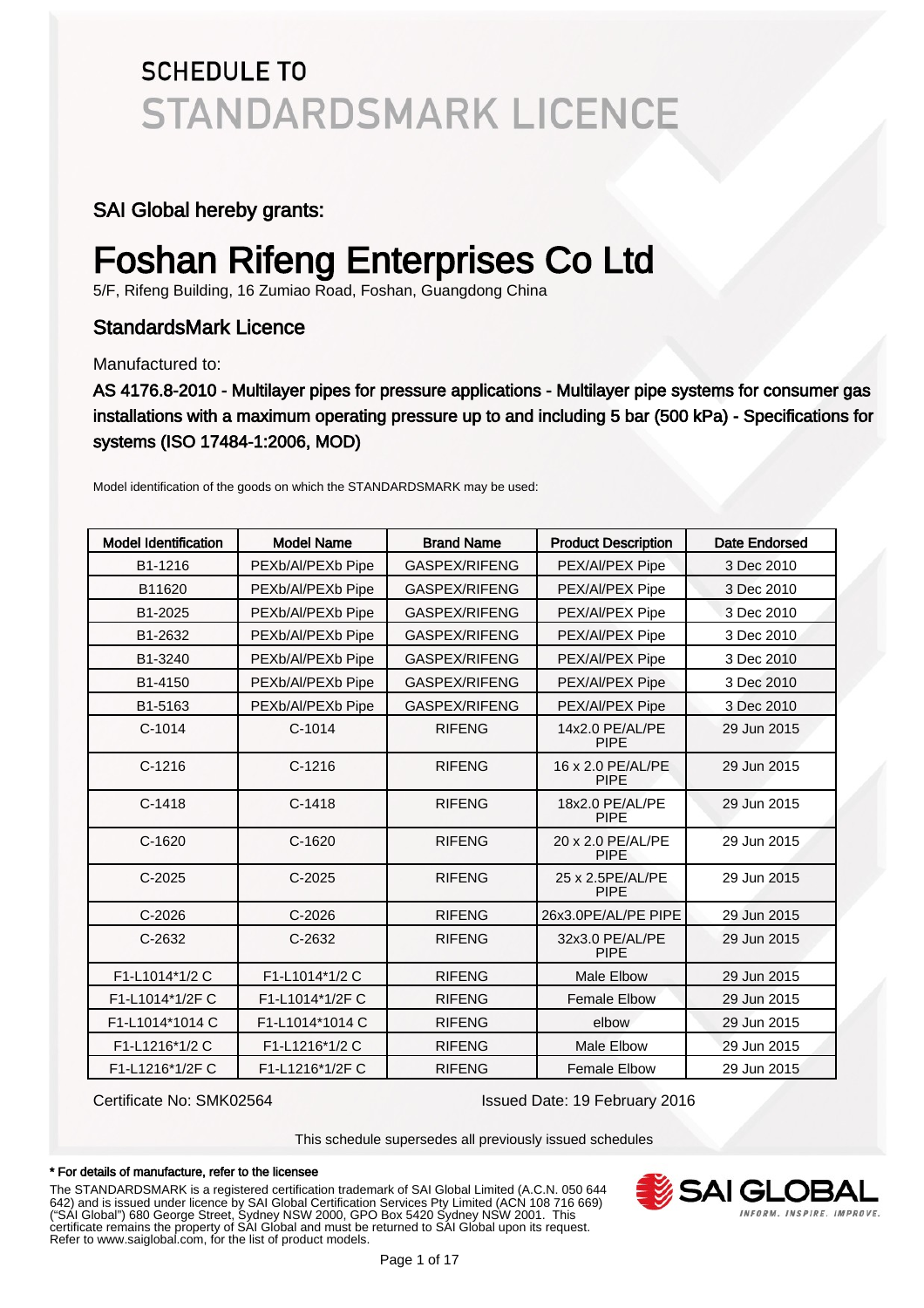| <b>Model Identification</b> | <b>Model Name</b>    | <b>Brand Name</b> | <b>Product Description</b> | <b>Date Endorsed</b> |
|-----------------------------|----------------------|-------------------|----------------------------|----------------------|
| F1-L1216*1/2F(Z) C          | F1-L1216*1/2F(Z) C   | <b>RIFENG</b>     | elbow                      | 29 Jun 2015          |
| F1-L1216*1216 C             | F1-L1216*1216 C      | <b>RIFENG</b>     | elbow                      | 29 Jun 2015          |
| F1-L1216*3/4 C              | F1-L1216*3/4 C       | <b>RIFENG</b>     | Male Elbow                 | 29 Jun 2015          |
| F1-L1418*1/2 C              | F1-L1418*1/2 C       | <b>RIFENG</b>     | Male Elbow                 | 29 Jun 2015          |
| F1-L1418*1/2F C             | F1-L1418*1/2F C      | <b>RIFENG</b>     | <b>Female Elbow</b>        | 29 Jun 2015          |
| F1-L1418*1/2F(Z) C          | F1-L1418*1/2F(Z) C   | <b>RIFENG</b>     | elbow                      | 29 Jun 2015          |
| F1-L1418*1418 C             | F1-L1418*1418 C      | <b>RIFENG</b>     | elbow                      | 29 Jun 2015          |
| F1-L1418*3/4F C             | F1-L1418*3/4F C      | <b>RIFENG</b>     | <b>Female Elbow</b>        | 29 Jun 2015          |
| F1-L1620*1/2 C              | F1-L1620*1/2 C       | <b>RIFENG</b>     | Male Elbow                 | 29 Jun 2015          |
| F1-L1620*1/2F C             | F1-L1620*1/2F C      | <b>RIFENG</b>     | <b>Female Elbow</b>        | 29 Jun 2015          |
| F1-L1620*1/2F(Z) C          | $F1-L1620*1/2F(Z)$ C | <b>RIFENG</b>     | elbow                      | 29 Jun 2015          |
| F1-L1620*1216 C             | F1-L1620*1216 C      | <b>RIFENG</b>     | elbow                      | 29 Jun 2015          |
| F1-L1620*1620 C             | F1-L1620*1620 C      | <b>RIFENG</b>     | elbow                      | 29 Jun 2015          |
| F1-L1620*3/4 C              | F1-L1620*3/4 C       | <b>RIFENG</b>     | <b>Male Elbow</b>          | 29 Jun 2015          |
| F1-L1620*3/4F C             | F1-L1620*3/4F C      | <b>RIFENG</b>     | <b>Female Elbow</b>        | 29 Jun 2015          |
| F1-L1620*3/4F(Z) C          | F1-L1620*3/4F(Z) C   | <b>RIFENG</b>     | elbow                      | 29 Jun 2015          |
| F1-L2025*1 C                | F1-L2025*1 C         | <b>RIFENG</b>     | Male Elbow                 | 29 Jun 2015          |
| F1-L2025*1/2F C             | F1-L2025*1/2F C      | <b>RIFENG</b>     | <b>Female Elbow</b>        | 29 Jun 2015          |
| F1-L2025*1/2F(Z) C          | F1-L2025*1/2F(Z) C   | <b>RIFENG</b>     | elbow                      | 29 Jun 2015          |
| F1-L2025*1216 C             | F1-L2025*1216 C      | <b>RIFENG</b>     | elbow                      | 29 Jun 2015          |
| F1-L2025*1620 C             | F1-L2025*1620 C      | <b>RIFENG</b>     | elbow                      | 29 Jun 2015          |
| F1-L2025*1F(Z) C            | F1-L2025*1F(Z) C     | <b>RIFENG</b>     | elbow                      | 29 Jun 2015          |
| F1-L2025*2025 C             | F1-L2025*2025 C      | <b>RIFENG</b>     | elbow                      | 29 Jun 2015          |
| F1-L2025*3/4 C              | F1-L2025*3/4 C       | <b>RIFENG</b>     | Male Elbow                 | 29 Jun 2015          |
| F1-L2025*3/4F C             | F1-L2025*3/4F C      | <b>RIFENG</b>     | <b>Female Elbow</b>        | 29 Jun 2015          |
| F1-L2025*3/4F(Z) C          | F1-L2025*3/4F(Z) C   | <b>RIFENG</b>     | elbow                      | 29 Jun 2015          |
| F1-L2026*1*2 C              | F1-L2026*1*2 C       | <b>RIFENG</b>     | Male Elbow                 | 29 Jun 2015          |
| F1-L2026*1/2F C             | F1-L2026*1/2F C      | <b>RIFENG</b>     | <b>Female Elbow</b>        | 29 Jun 2015          |
| F1-L2026*1/2F(Z) C          | F1-L2026*1/2F(Z) C   | <b>RIFENG</b>     | elbow                      | 29 Jun 2015          |
| F1-L2026*1F(Z) C            | F1-L2026*1F(Z) C     | <b>RIFENG</b>     | elbow                      | 29 Jun 2015          |
| F1-L2026*2026 C             | F1-L2026*2026 C      | <b>RIFENG</b>     | elbow                      | 29 Jun 2015          |
| F1-L2026*3/4 C              | F1-L2026*3/4 C       | <b>RIFENG</b>     | Male Elbow                 | 29 Jun 2015          |
| F1-L2026*3/4F C             | F1-L2026*3/4F C      | <b>RIFENG</b>     | <b>Female Elbow</b>        | 29 Jun 2015          |
| F1-L2026*3/4F(Z) C          | F1-L2026*3/4F(Z) C   | <b>RIFENG</b>     | elbow                      | 29 Jun 2015          |
| F1-L2632*1 C                | F1-L2632*1 C         | <b>RIFENG</b>     | Male Elbow                 | 29 Jun 2015          |
| F1-L2632*1F C               | F1-L2632*1F C        | <b>RIFENG</b>     | Male Elbow                 | 29 Jun 2015          |
| F1-L2632*1F(Z) C            | F1-L2632*1F(Z) C     | <b>RIFENG</b>     | elbow                      | 29 Jun 2015          |

Certificate No: SMK02564 Issued Date: 19 February 2016

This schedule supersedes all previously issued schedules

#### \* For details of manufacture, refer to the licensee

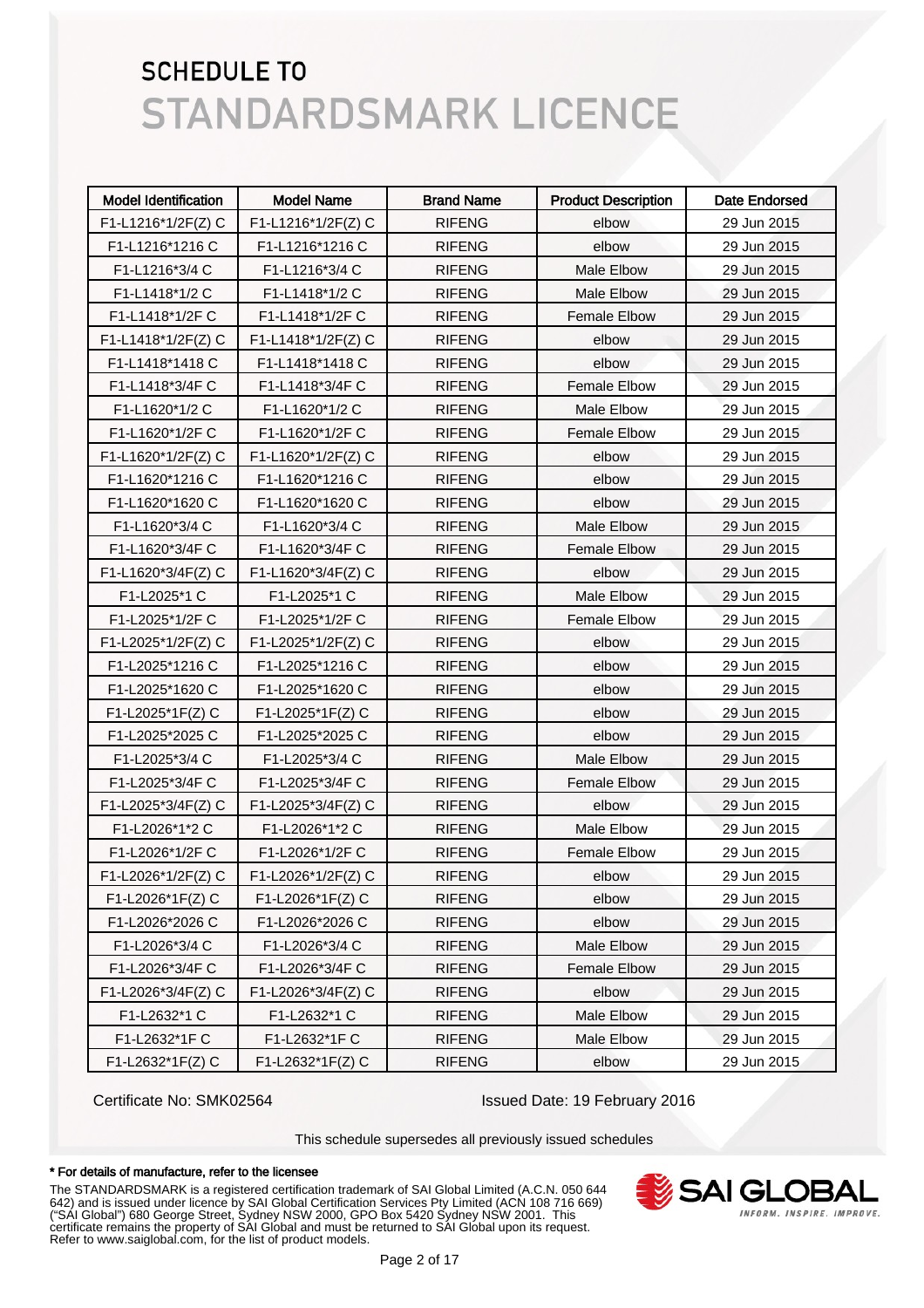| <b>Model Identification</b> | <b>Model Name</b>  | <b>Brand Name</b> | <b>Product Description</b> | <b>Date Endorsed</b> |
|-----------------------------|--------------------|-------------------|----------------------------|----------------------|
| F1-L2632*2632 C             | F1-L2632*2632 C    | <b>RIFENG</b>     | elbow                      | 29 Jun 2015          |
| F1-L2632*3/4 C              | F1-L2632*3/4 C     | <b>RIFENG</b>     | Male Elbow                 | 29 Jun 2015          |
| F1-L2632*3/4 C              | F1-L2632*3/4 C     | <b>RIFENG</b>     | Male Elbow                 | 29 Jun 2015          |
| F1-L2632*3/4F(Z) C          | F1-L2632*3/4F(Z) C | <b>RIFENG</b>     | elbow                      | 29 Jun 2015          |
| F1-S1014*1/2 C              | F1-S1014*1/2 C     | <b>RIFENG</b>     | male coupling              | 29 Jun 2015          |
| F1-S1014*1/2F C             | F1-S1014*1/2F C    | <b>RIFENG</b>     | Female coupling            | 29 Jun 2015          |
| F1-S1014*1014 C             | F1-S1014*1014 C    | <b>RIFENG</b>     | coupling                   | 29 Jun 2015          |
| F1-S1216*1/2 C              | F1-S1216*1/2 C     | <b>RIFENG</b>     | male coupling              | 29 Jun 2015          |
| F1-S1216*1/2F C             | F1-S1216*1/2FC     | <b>RIFENG</b>     | Female coupling            | 29 Jun 2015          |
| F1-S1216*1014 C             | F1-S1216*1014 C    | <b>RIFENG</b>     | coupling                   | 29 Jun 2015          |
| F1-S1216*1216 C             | F1-S1216*1216 C    | <b>RIFENG</b>     | coupling                   | 29 Jun 2015          |
| F1-S1216*3/4 C              | F1-S1216*3/4 C     | <b>RIFENG</b>     | male coupling              | 29 Jun 2015          |
| F1-S1216*3/4F C             | F1-S1216*3/4F C    | <b>RIFENG</b>     | Female coupling            | 29 Jun 2015          |
| F1-S1418*1/2 C              | F1-S1418*1/2 C     | <b>RIFENG</b>     | male coupling              | 29 Jun 2015          |
| F1-S1418*1/2F C             | F1-S1418*1/2FC     | <b>RIFENG</b>     | Female coupling            | 29 Jun 2015          |
| F1-S1418*1216 C             | F1-S1418*1216 C    | <b>RIFENG</b>     | coupling                   | 29 Jun 2015          |
| F1-S1418*1418 C             | F1-S1418*1418 C    | <b>RIFENG</b>     | coupling                   | 29 Jun 2015          |
| F1-S1418*3/4 C              | F1-S1418*3/4 C     | <b>RIFENG</b>     | male coupling              | 29 Jun 2015          |
| F1-S1418*3/4F C             | F1-S1418*3/4FC     | <b>RIFENG</b>     | Female coupling            | 29 Jun 2015          |
| F1-S1620*1/2 C              | F1-S1620*1/2 C     | <b>RIFENG</b>     | male coupling              | 29 Jun 2015          |
| F1-S1620*1/2F C             | F1-S1620*1/2F C    | <b>RIFENG</b>     | Female coupling            | 29 Jun 2015          |
| F1-S1620*1216 C             | F1-S1620*1216 C    | <b>RIFENG</b>     | coupling                   | 29 Jun 2015          |
| F1-S1620*1418 C             | F1-S1620*1418 C    | <b>RIFENG</b>     | coupling                   | 29 Jun 2015          |
| F1-S1620*1620 C             | F1-S1620*1620 C    | <b>RIFENG</b>     | coupling                   | 29 Jun 2015          |
| F1-S1620*3/4 C              | F1-S1620*3/4 C     | <b>RIFENG</b>     | male coupling              | 29 Jun 2015          |
| F1-S1620*3/4F C             | F1-S1620*3/4F C    | <b>RIFENG</b>     | Female coupling            | 29 Jun 2015          |
| F1-S2025*1 C                | F1-S2025*1 C       | <b>RIFENG</b>     | male coupling              | 29 Jun 2015          |
| F1-S2025*1/2 C              | F1-S2025*1/2 C     | <b>RIFENG</b>     | male coupling              | 29 Jun 2015          |
| F1-S2025*1/2F C             | F1-S2025*1/2F C    | <b>RIFENG</b>     | Female coupling            | 29 Jun 2015          |
| F1-S2025*1216 C             | F1-S2025*1216 C    | <b>RIFENG</b>     | coupling                   | 29 Jun 2015          |
| F1-S2025*1418 C             | F1-S2025*1418 C    | <b>RIFENG</b>     | coupling                   | 29 Jun 2015          |
| F1-S2025*1620 C             | F1-S2025*1620 C    | <b>RIFENG</b>     | coupling                   | 29 Jun 2015          |
| F1-S2025*1F C               | F1-S2025*1FC       | <b>RIFENG</b>     | Female coupling            | 29 Jun 2015          |
| F1-S2025*2025 C             | F1-S2025*2025 C    | <b>RIFENG</b>     | coupling                   | 29 Jun 2015          |
| F1-S2025*3/4 C              | F1-S2025*3/4 C     | <b>RIFENG</b>     | male coupling              | 29 Jun 2015          |
| F1-S2025*3/4F C             | F1-S2025*3/4F C    | <b>RIFENG</b>     | Female coupling            | 29 Jun 2015          |
| F1-S2026*1 C                | F1-S2026*1 C       | <b>RIFENG</b>     | male coupling              | 29 Jun 2015          |

Certificate No: SMK02564 Issued Date: 19 February 2016

This schedule supersedes all previously issued schedules

#### \* For details of manufacture, refer to the licensee

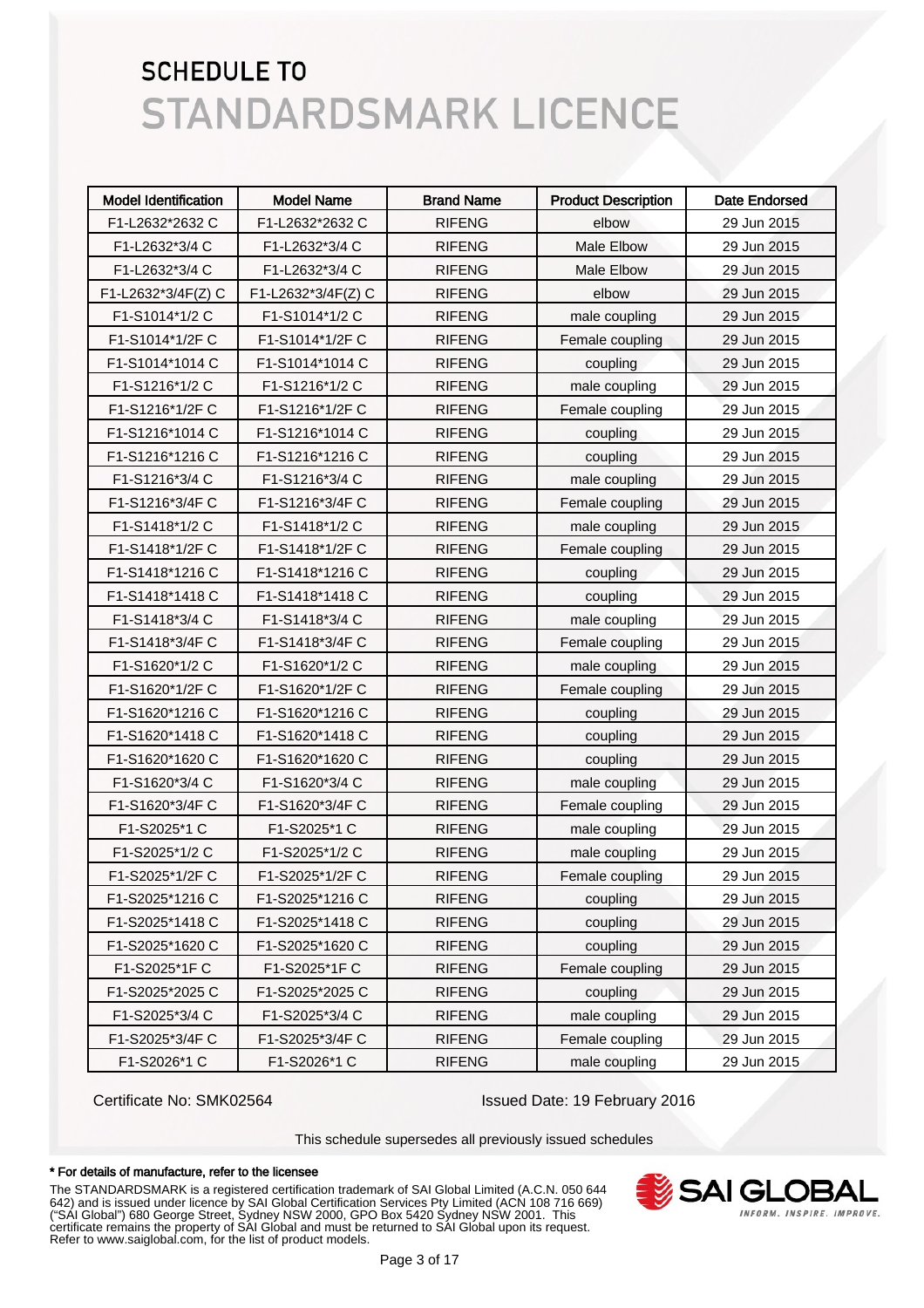| <b>Model Identification</b>           | <b>Model Name</b>       | <b>Brand Name</b> | <b>Product Description</b> | <b>Date Endorsed</b> |
|---------------------------------------|-------------------------|-------------------|----------------------------|----------------------|
| F1-S2026*1/2 C                        | F1-S2026*1/2 C          | <b>RIFENG</b>     | male coupling              | 29 Jun 2015          |
| F1-S2026*1/2F C                       | F1-S2026*1/2F C         | <b>RIFENG</b>     | Female coupling            | 29 Jun 2015          |
| F1-S2026*1620 C                       | F1-S2026*1620 C         | <b>RIFENG</b>     | coupling                   | 29 Jun 2015          |
| F1-S2026*1F C                         | F1-S2026*1F C           | <b>RIFENG</b>     | Female coupling            | 29 Jun 2015          |
| F1-S2026*2026 C                       | F1-S2026*2026 C         | <b>RIFENG</b>     | coupling                   | 29 Jun 2015          |
| F1-S2026*3/4 C                        | F1-S2026*3/4 C          | <b>RIFENG</b>     | male coupling              | 29 Jun 2015          |
| F1-S2026*3/4F C                       | F1-S2026*3/4F C         | <b>RIFENG</b>     | Female coupling            | 29 Jun 2015          |
| F1-S2632*1 C                          | F1-S2632*1 C            | <b>RIFENG</b>     | male coupling              | 29 Jun 2015          |
| F1-S2632*1620 C                       | F1-S2632*1620 C         | <b>RIFENG</b>     | coupling                   | 29 Jun 2015          |
| F1-S2632*1F C                         | F1-S2632*1F C           | <b>RIFENG</b>     | Female coupling            | 29 Jun 2015          |
| F1-S2632*2025 C                       | F1-S2632*2025 C         | <b>RIFENG</b>     | coupling                   | 29 Jun 2015          |
| F1-S2632*2026 C                       | F1-S2632*2026 C         | <b>RIFENG</b>     | coupling                   | 29 Jun 2015          |
| F1-S2632*2632 C                       | F1-S2632*2632 C         | <b>RIFENG</b>     | coupling                   | 29 Jun 2015          |
| F1-S2632*3/4 C                        | F1-S2632*3/4 C          | <b>RIFENG</b>     | male coupling              | 29 Jun 2015          |
| F1-S2632*3/4F C                       | F1-S2632*3/4F C         | <b>RIFENG</b>     | Female coupling            | 29 Jun 2015          |
| F1-T1014*1/2*1014 C                   | F1-T1014*1/2*1014 C     | <b>RIFENG</b>     | male Tee                   | 29 Jun 2015          |
| F1-T1014*1/2F*1014<br>C               | F1-T1014*1/2F*1014      | <b>RIFENG</b>     | female Tee                 | 29 Jun 2015          |
| F1-T1014*1014*1014<br>C               | F1-T1014*1014*1014<br>C | <b>RIFENG</b>     | Tee                        | 29 Jun 2015          |
| F1-T1216**3/4*1216<br>C               | F1-T1216**3/4*1216<br>C | <b>RIFENG</b>     | male Tee                   | 29 Jun 2015          |
| F1-T1216**3/4F*1216<br>$\mathfrak{c}$ | F1-T1216**3/4F*1216     | <b>RIFENG</b>     | female Tee                 | 29 Jun 2015          |
| F1-T1216*1/2*1216 C                   | F1-T1216*1/2*1216 C     | <b>RIFENG</b>     | male Tee                   | 29 Jun 2015          |
| F1-T1216*1/2F*1216<br>C               | F1-T1216*1/2F*1216<br>С | <b>RIFENG</b>     | female Tee                 | 29 Jun 2015          |
| F1-T1216*1216*1216<br>C               | F1-T1216*1216*1216<br>С | <b>RIFENG</b>     | Tee                        | 29 Jun 2015          |
| F1-T1216*1620*1216<br>С               | F1-T1216*1620*1216<br>С | <b>RIFENG</b>     | Tee                        | 29 Jun 2015          |
| F1-T1216*2025*1216<br>C               | F1-T1216*2025*1216<br>C | <b>RIFENG</b>     | Tee                        | 29 Jun 2015          |
| F1-T1418*1/2*1418 C                   | F1-T1418*1/2*1418 C     | <b>RIFENG</b>     | male Tee                   | 29 Jun 2015          |
| F1-T1418*1/2F*1418<br>C               | F1-T1418*1/2F*1418<br>C | <b>RIFENG</b>     | female Tee                 | 29 Jun 2015          |
| F1-T1418*1418*1418<br>С               | F1-T1418*1418*1418<br>C | <b>RIFENG</b>     | Tee                        | 29 Jun 2015          |
| F1-T1418*3/4*1418 C                   | F1-T1418*3/4*1418 C     | <b>RIFENG</b>     | male Tee                   | 29 Jun 2015          |
| F1-T1418*3/4F*1418<br>C               | F1-T1418*3/4F*1418<br>С | <b>RIFENG</b>     | female Tee                 | 29 Jun 2015          |
| F1-T1620*1/2*1620 C                   | F1-T1620*1/2*1620 C     | <b>RIFENG</b>     | male Tee                   | 29 Jun 2015          |

Certificate No: SMK02564 Issued Date: 19 February 2016

This schedule supersedes all previously issued schedules

#### \* For details of manufacture, refer to the licensee

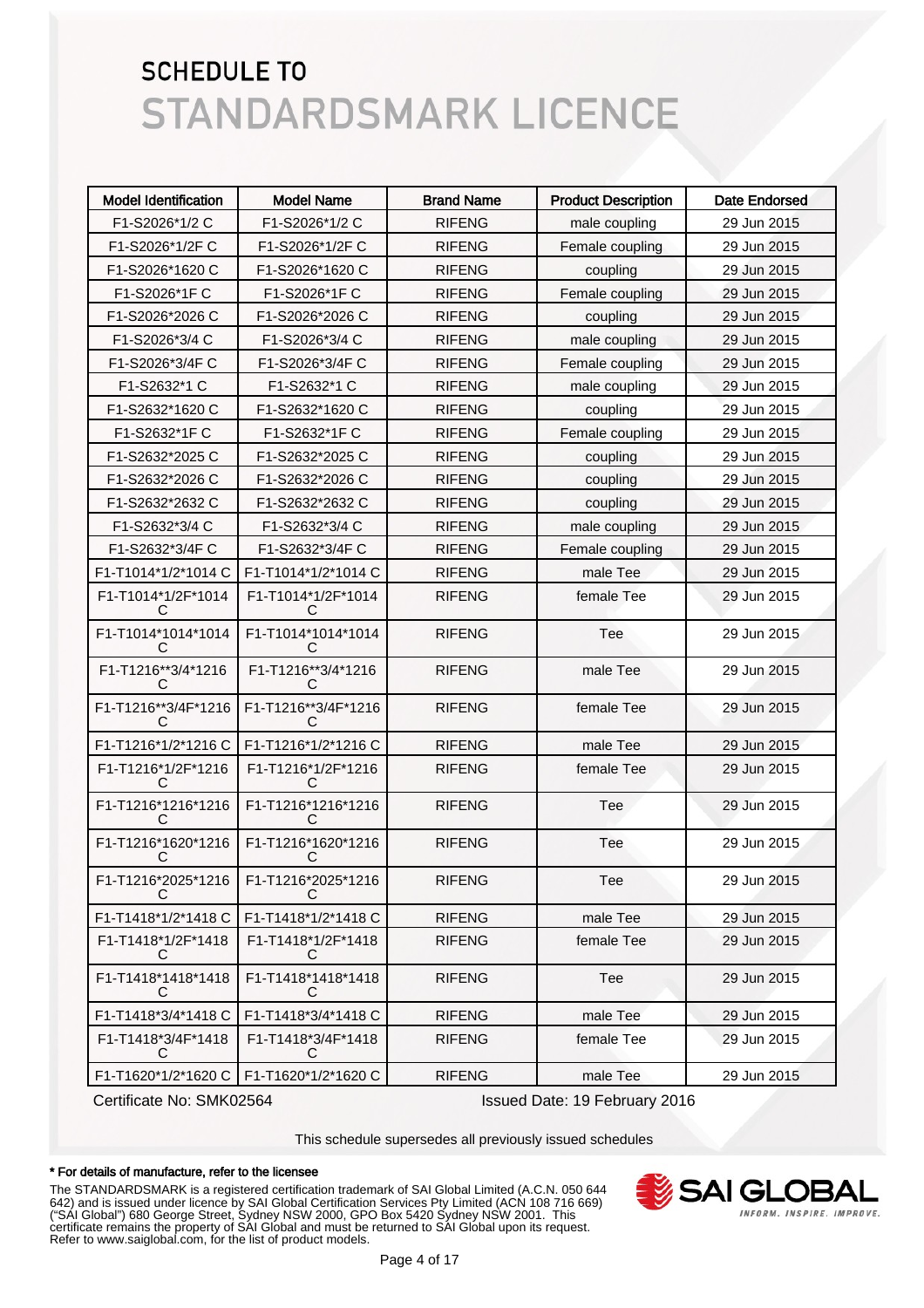| <b>Model Identification</b> | <b>Model Name</b>        | <b>Brand Name</b> | <b>Product Description</b> | <b>Date Endorsed</b> |
|-----------------------------|--------------------------|-------------------|----------------------------|----------------------|
| F1-T1620*1/2F*1620<br>C     | F1-T1620*1/2F*1620<br>C  | <b>RIFENG</b>     | female Tee                 | 29 Jun 2015          |
| F1-T1620*1216*1620<br>C     | F1-T1620*1216*1620<br>C  | <b>RIFENG</b>     | Tee                        | 29 Jun 2015          |
| F1-T1620*1418*1620<br>C     | F1-T1620*1418*1620<br>C  | <b>RIFENG</b>     | Tee                        | 29 Jun 2015          |
| F1-T1620*1620*1216<br>C     | F1-T1620*1620*1216<br>C  | <b>RIFENG</b>     | Tee                        | 29 Jun 2015          |
| F1-T1620*1620*1620<br>C     | F1-T1620*1620*1620<br>C  | <b>RIFENG</b>     | Tee                        | 29 Jun 2015          |
| F1-T1620*3/4*1620 C         | F1-T1620*3/4*1620 C      | <b>RIFENG</b>     | male Tee                   | 29 Jun 2015          |
| F1-T1620*3/4F*1620<br>C     | F1-T1620*3/4F*1620<br>C  | <b>RIFENG</b>     | female Tee                 | 29 Jun 2015          |
| F1-T2025*1*2025 C           | F1-T2025*1*2025 C        | <b>RIFENG</b>     | male Tee                   | 29 Jun 2015          |
| F1-T2025*1/2*2025 C         | F1-T2025*1/2*2025 C      | <b>RIFENG</b>     | male Tee                   | 29 Jun 2015          |
| F1-T2025*1/2F*2025<br>С     | F1-T2025*1/2F*2025<br>C  | <b>RIFENG</b>     | female Tee                 | 29 Jun 2015          |
| F1-T2025*1216*2025<br>C     | F1-T2025*1216*2025<br>C  | <b>RIFENG</b>     | Tee                        | 29 Jun 2015          |
| F1-T2025*1418*2025<br>C     | F1-T2025*1418*2025<br>C  | <b>RIFENG</b>     | Tee                        | 29 Jun 2015          |
| F1-T2025*1620*1620<br>C     | F1-T2025*1620*1620<br>C  | <b>RIFENG</b>     | Tee                        | 29 Jun 2015          |
| F1-T2025*1620*2025<br>C     | F1-T2025*1620*2025<br>С  | <b>RIFENG</b>     | Tee                        | 29 Jun 2015          |
| F1-T2025*1F*2025 C          | F1-T2025*1F*2025 C       | <b>RIFENG</b>     | female Tee                 | 29 Jun 2015          |
| F1-T2025*2025*1620<br>C     | F1-T2025*2025*1620<br>C  | <b>RIFENG</b>     | Tee                        | 29 Jun 2015          |
| F1-T2025*2025*2025<br>C     | F1-T2025*2025*2025<br>C  | <b>RIFENG</b>     | Tee                        | 29 Jun 2015          |
| F1-T2025*3/4*2025 C         | F1-T2025*3/4*2025 C      | <b>RIFENG</b>     | male Tee                   | 29 Jun 2015          |
| F1-T2025*3/4F*2025<br>C     | F1-T2025*3/4F*2025<br>C  | <b>RIFENG</b>     | female Tee                 | 29 Jun 2015          |
| F1-T2026*1*2026 C           | F1-T2026*1*2026 C        | <b>RIFENG</b>     | male Tee                   | 29 Jun 2015          |
| F1-T2026*1/2*2026 C         | F1-T2026*1/2*2026 C      | <b>RIFENG</b>     | male Tee                   | 29 Jun 2015          |
| F1-T2026*1/2F*2026<br>C     | F1-T2026*1/2F*2026<br>C  | <b>RIFENG</b>     | female Tee                 | 29 Jun 2015          |
| F1-T2026*1216*2026<br>C     | F1-T2026*1216*2026<br>C  | <b>RIFENG</b>     | Tee                        | 29 Jun 2015          |
| F1-T2026*1418*2026<br>С     | F1-T2026*1418*2026<br>C  | <b>RIFENG</b>     | Tee                        | 29 Jun 2015          |
| F1-T2026*1620*1620<br>С     | F1-T2026*1620*1620<br>C  | <b>RIFENG</b>     | Tee                        | 29 Jun 2015          |
| F1-T2026*1620*2026<br>C     | F1-T2026*1620*2026<br>C. | <b>RIFENG</b>     | Tee                        | 29 Jun 2015          |

Certificate No: SMK02564 Issued Date: 19 February 2016

This schedule supersedes all previously issued schedules

#### \* For details of manufacture, refer to the licensee

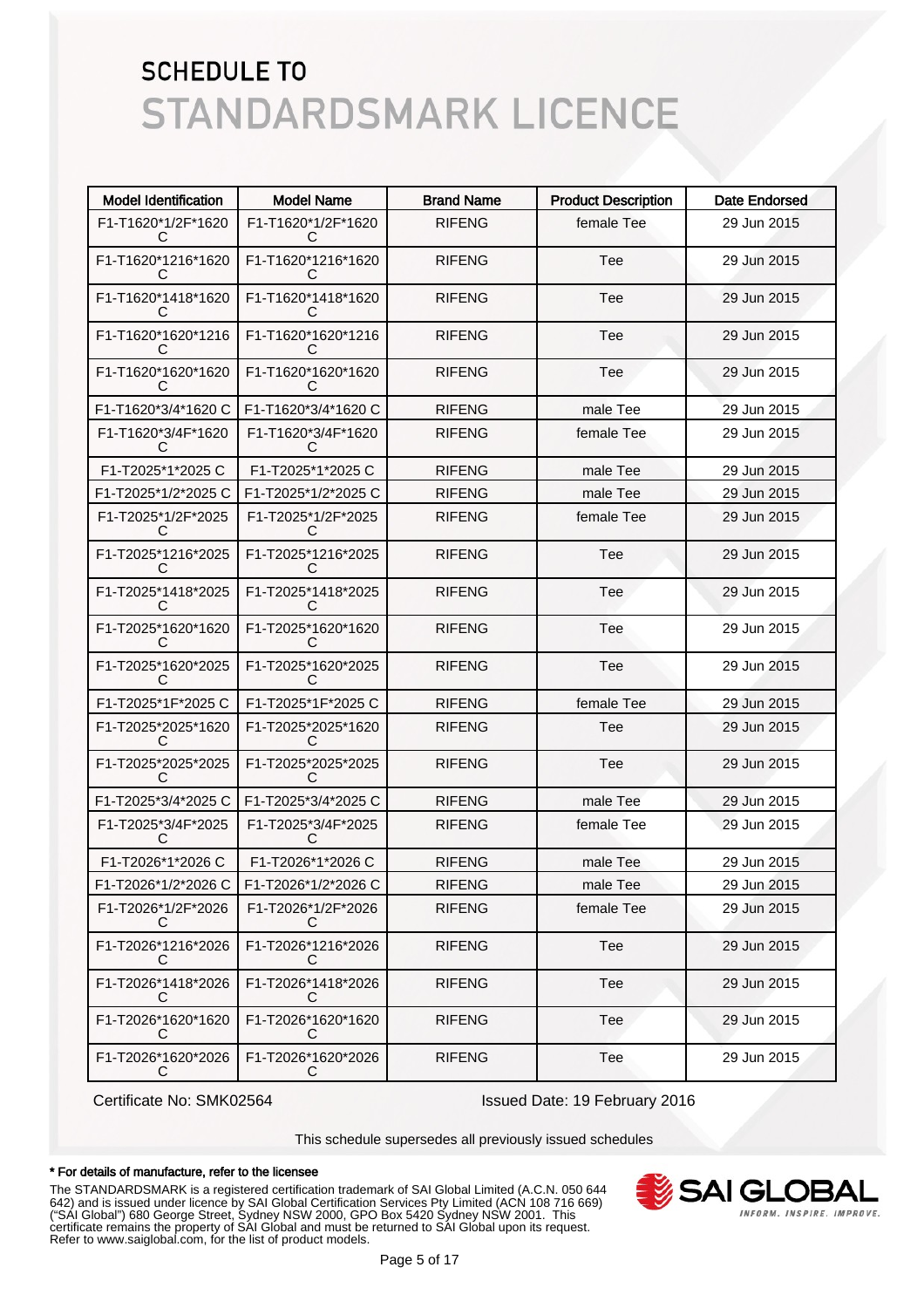| <b>Model Identification</b>            | <b>Model Name</b>       | <b>Brand Name</b> | <b>Product Description</b> | <b>Date Endorsed</b> |
|----------------------------------------|-------------------------|-------------------|----------------------------|----------------------|
| F1-T2026*1F*2026 C                     | F1-T2026*1F*2026 C      | <b>RIFENG</b>     | female Tee                 | 29 Jun 2015          |
| F1-T2026*2026*1620<br>С                | F1-T2026*2026*1620<br>С | <b>RIFENG</b>     | Tee                        | 29 Jun 2015          |
| F1-T2026*2026*2026<br>С                | F1-T2026*2026*2026<br>С | <b>RIFENG</b>     | Tee                        | 29 Jun 2015          |
| F1-T2026*3/4*2026 C                    | F1-T2026*3/4*2026 C     | <b>RIFENG</b>     | male Tee                   | 29 Jun 2015          |
| F1-T2026*3/4F*2026<br>C.               | F1-T2026*3/4F*2026<br>C | <b>RIFENG</b>     | female Tee                 | 29 Jun 2015          |
| F1-T2632*1*2632 C                      | F1-T2632*1*2632 C       | <b>RIFENG</b>     | male Tee                   | 29 Jun 2015          |
| F1-T2632*1418*2632<br>С                | F1-T2632*1418*2632<br>G | <b>RIFENG</b>     | Tee                        | 29 Jun 2015          |
| F1-T2632*1620*2632<br>С                | F1-T2632*1620*2632<br>G | <b>RIFENG</b>     | Tee                        | 29 Jun 2015          |
| F1-T2632*1F*2632 C                     | F1-T2632*1F*2632 C      | <b>RIFENG</b>     | female Tee                 | 29 Jun 2015          |
| F1-T2632*2025*2632<br>C                | F1-T2632*2025*2632<br>C | <b>RIFENG</b>     | Tee                        | 29 Jun 2015          |
| F1-T2632*2026*2632<br>C                | F1-T2632*2026*2632<br>C | <b>RIFENG</b>     | Tee                        | 29 Jun 2015          |
| F1-T2632*2632*2632<br>C                | F1-T2632*2632*2632<br>C | <b>RIFENG</b>     | Tee                        | 29 Jun 2015          |
| F1-T2632*3/4*2632 C                    | F1-T2632*3/4*2632 C     | <b>RIFENG</b>     | male Tee                   | 29 Jun 2015          |
| F1-T2632*3/4F*2632<br>С                | F1-T2632*3/4F*2632<br>C | <b>RIFENG</b>     | female Tee                 | 29 Jun 2015          |
| F5-2632*1Cu IIA                        | N/A                     | GASPEX/RIFENG     | Adaptor                    | 3 Dec 2010           |
| F5-2632*3/4Cu IIA                      | N/A                     | GASPEX/RIFENG     | Adaptor                    | 3 Dec 2010           |
| F5-2632*3/4CuF IIA                     | N/A                     | GASPEX/RIFENG     | Adaptor                    | 3 Dec 2010           |
| F5b-L1620*3/4F(Z4)<br>IIА              | N/A                     | <b>RIFENG</b>     | Elbow                      | 3 Dec 2010           |
| F5-D1216 IIA                           | N/A                     | GASPEX/RIFENG     | Cap                        | 3 Dec 2010           |
| F5-D1620 IIA                           | N/A                     | GASPEX/RIFENG     | Cap                        | 3 Dec 2010           |
| F5-D2025 IIA                           | N/A                     | GASPEX/RIFENG     | Cap                        | 3 Dec 2010           |
| F5-D2632 IIA                           | N/A                     | GASPEX/RIFENG     | Cap                        | 3 Dec 2010           |
| F <sub>5</sub> -<br>K1216*1/2F*1216(Z) | N/A                     | GASPEX/RIFENG     | Elbow                      | 3 Dec 2010           |
| F <sub>5</sub> -<br>K1620*1/2F*1620(Z) | N/A                     | GASPEX/RIFENG     | Elbow                      | 3 Dec 2010           |
| F5-L1216*1 IIA                         | N/A                     | GASPEX/RIFENG     | Elbow                      | 3 Dec 2010           |
| F5-L1216*1/2 IIA                       | N/A                     | GASPEX/RIFENG     | Elbow                      | 3 Dec 2010           |
| F5-L1216*1/2(H) IIA                    | N/A                     | GASPEX/RIFENG     | Elbow                      | 3 Dec 2010           |
| F5-L1216*1/2(Z2)<br>(y135) IIA         | N/A                     | GASPEX/RIFENG     | Elbow                      | 3 Dec 2010           |
| F5-L1216*1/2(Z2)<br>(y165) IIA         | N/A                     | GASPEX/RIFENG     | Elbow                      | 3 Dec 2010           |

Certificate No: SMK02564 Issued Date: 19 February 2016

This schedule supersedes all previously issued schedules

#### \* For details of manufacture, refer to the licensee

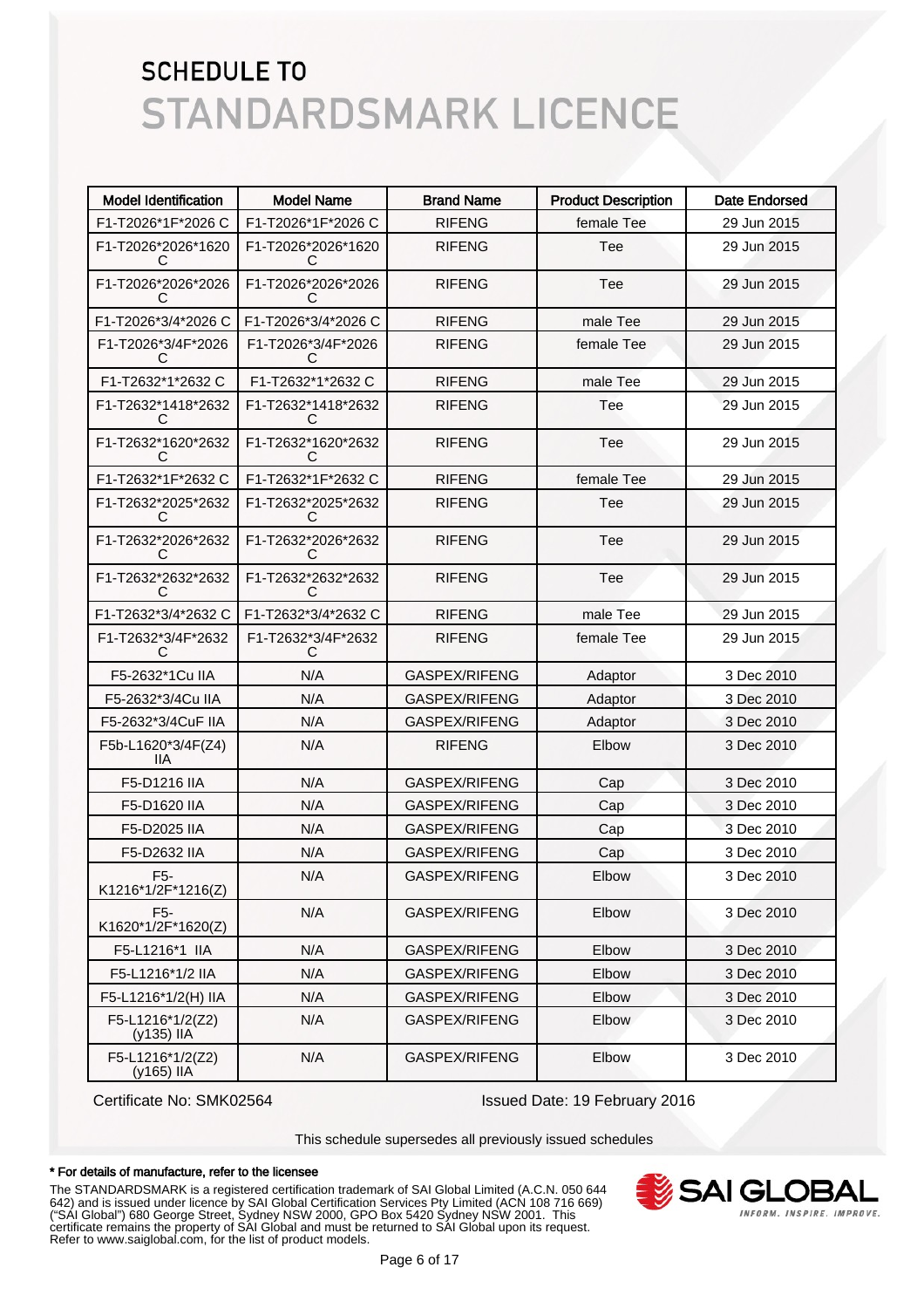| <b>Model Identification</b>                   | <b>Model Name</b> | <b>Brand Name</b> | <b>Product Description</b> | <b>Date Endorsed</b> |
|-----------------------------------------------|-------------------|-------------------|----------------------------|----------------------|
| F <sub>5</sub> -<br>L1216*1/2(Z2)(Y30)<br>11A | N/A               | GASPEX/RIFENG     | Elbow                      | 3 Dec 2010           |
| F <sub>5</sub> -<br>L1216*1/2(Z2)(Y55)<br>IIА | N/A               | GASPEX/RIFENG     | Elbow                      | 3 Dec 2010           |
| F5-L1216*1/2F IIA                             | N/A               | GASPEX/RIFENG     | Elbow                      | 3 Dec 2010           |
| F5-L1216*1/2F(H)IIA                           | N/A               | GASPEX/RIFENG     | Elbow                      | 3 Dec 2010           |
| F5-L1216*1/2F(Z) IA                           | N/A               | GASPEX/RIFENG     | Elbow                      | 3 Dec 2010           |
| F5-L1216*1/2F(Z) IIA                          | N/A               | GASPEX/RIFENG     | Elbow                      | 3 Dec 2010           |
| F5-L1216*1/2F(Z1) IIA                         | N/A               | GASPEX/RIFENG     | Elbow                      | 3 Dec 2010           |
| F5-L1216*1/2F(Z4) IIA                         | N/A               | <b>RIFENG</b>     | Elbow                      | 3 Dec 2010           |
| F5-L1216*1216 IIA                             | N/A               | GASPEX/RIFENG     | Elbow                      | 3 Dec 2010           |
| F5-L1216*15 CU2 IIA                           | N/A               | GASPEX/RIFENG     | Adaptor                    | 3 Dec 2010           |
| F5-L1216*1F IIA                               | N/A               | GASPEX/RIFENG     | Elbow                      | 3 Dec 2010           |
| F5-L1216*3/4 CU IIA                           | N/A               | GASPEX/RIFENG     | Adaptor                    | 3 Dec 2010           |
| F5-L1216*3/4 CUF<br>11A                       | N/A               | GASPEX/RIFENG     | Adaptor                    | 3 Dec 2010           |
| F5-L1216*3/4 IIA                              | N/A               | GASPEX/RIFENG     | Elbow                      | 3 Dec 2010           |
| F5-L1216*3/4(H) IIA                           | N/A               | GASPEX/RIFENG     | Elbow                      | 3 Dec 2010           |
| F5-L1216*3/4F IIA                             | N/A               | GASPEX/RIFENG     | Elbow                      | 3 Dec 2010           |
| F5-L1216*3/4F(H)IIA                           | N/A               | GASPEX/RIFENG     | Elbow                      | 3 Dec 2010           |
| F5-L1216*3/8 IIA                              | N/A               | GASPEX/RIFENG     | Elbow                      | 3 Dec 2010           |
| F5-L1620*1 IIA                                | N/A               | GASPEX/RIFENG     | Elbow                      | 3 Dec 2010           |
| F5-L1620*1(H) IIA                             | N/A               | GASPEX/RIFENG     | Elbow                      | 3 Dec 2010           |
| F5-L1620*1/2 IIA                              | N/A               | GASPEX/RIFENG     | Elbow                      | 3 Dec 2010           |
| F5-<br>L1620*1/2(Z2)(Y57)<br>11A              | N/A               | GASPEX/RIFENG     | Elbow                      | 3 Dec 2010           |
| F5-L1620*1/2F IIA                             | N/A               | GASPEX/RIFENG     | Elbow                      | 3 Dec 2010           |
| F5-L1620*1/2F(Z) IA                           | N/A               | GASPEX/RIFENG     | Elbow                      | 3 Dec 2010           |
| F5-L1620*1/2F(Z4) IIA                         | N/A               | <b>RIFENG</b>     | Elbow                      | 3 Dec 2010           |
| F5-L1620*1216 IIA                             | N/A               | GASPEX/RIFENG     | Elbow                      | 3 Dec 2010           |
| F5-L1620*1620 IIA                             | N/A               | GASPEX/RIFENG     | Elbow                      | 3 Dec 2010           |
| F5-L1620*1F IIA                               | N/A               | GASPEX/RIFENG     | Elbow                      | 3 Dec 2010           |
| F5-L1620*1F(H) IIA                            | N/A               | GASPEX/RIFENG     | Elbow                      | 3 Dec 2010           |
| F5-L1620*3/4 CU IIA                           | N/A               | GASPEX/RIFENG     | Adaptor                    | 3 Dec 2010           |
| F5-L1620*3/4 CUF<br>IIA.                      | N/A               | GASPEX/RIFENG     | Adaptor                    | 3 Dec 2010           |
| F5-L1620*3/4 IIA                              | N/A               | GASPEX/RIFENG     | Elbow                      | 3 Dec 2010           |

Certificate No: SMK02564 Issued Date: 19 February 2016

This schedule supersedes all previously issued schedules

#### \* For details of manufacture, refer to the licensee

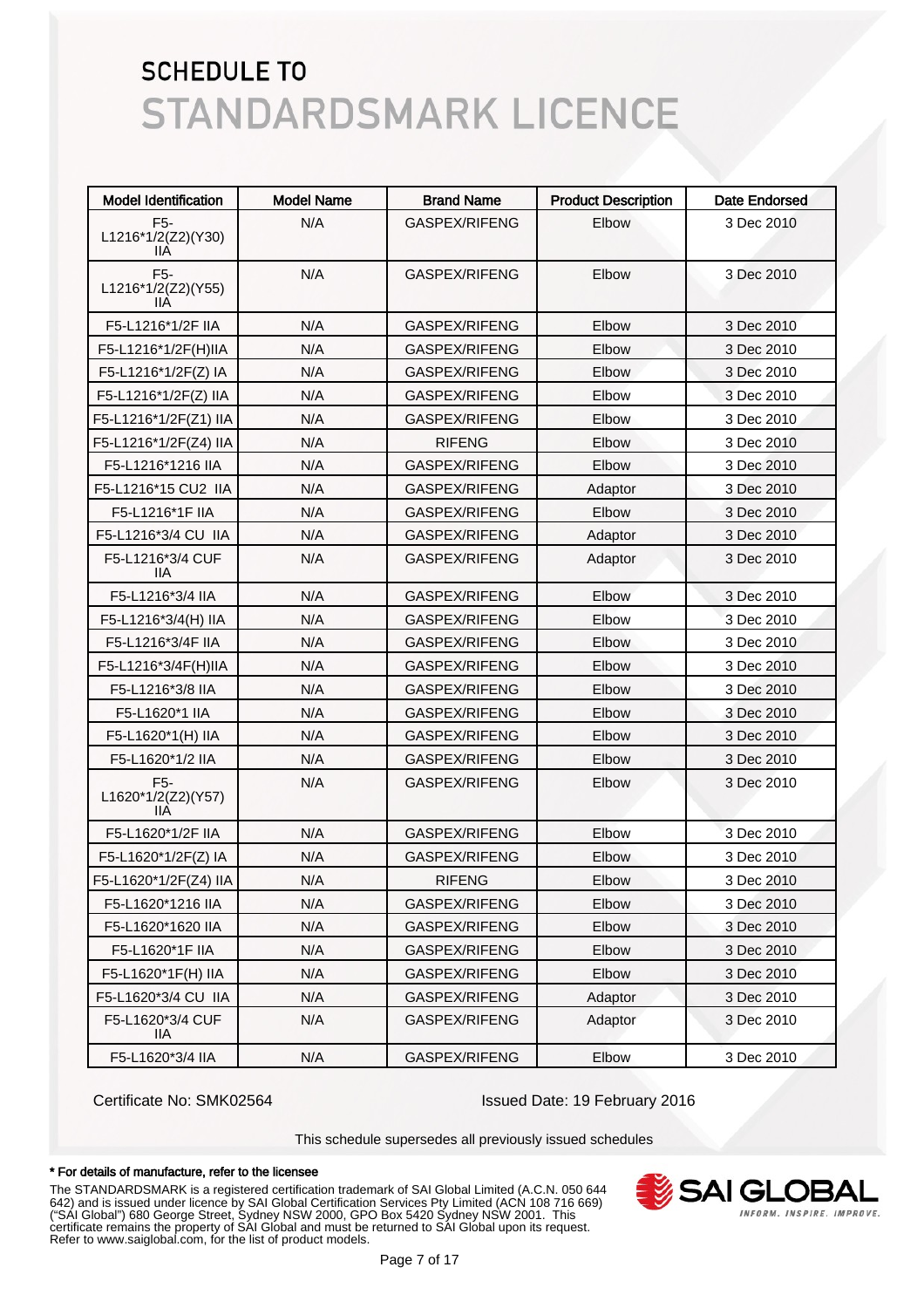| <b>Model Identification</b>                  | <b>Model Name</b> | <b>Brand Name</b>    | <b>Product Description</b> | <b>Date Endorsed</b> |
|----------------------------------------------|-------------------|----------------------|----------------------------|----------------------|
| F5-L1620*3/4 IIA(Z3)<br>(Y230)               | N/A               | GASPEX/RIFENG        | Elbow                      | 3 Dec 2010           |
| F5-L1620*3/4(H) IIA                          | N/A               | GASPEX/RIFENG        | Elbow                      | 3 Dec 2010           |
| F <sub>5</sub> -<br>L1620*3/4(Z2)(Y57)<br>ШA | N/A               | GASPEX/RIFENG        | Elbow                      | 3 Dec 2010           |
| F5-L1620*3/4F IIA                            | N/A               | GASPEX/RIFENG        | Elbow                      | 3 Dec 2010           |
| F5-L1620*3/4F(H) IIA                         | N/A               | GASPEX/RIFENG        | Elbow                      | 3 Dec 2010           |
| F5-L1620*3/4F(Z) IIA                         | N/A               | GASPEX/RIFENG        | Elbow                      | 3 Dec 2010           |
| F5-L1620*3/4F(Z1) IIA                        | N/A               | GASPEX/RIFENG        | Elbow                      | 3 Dec 2010           |
| F5-L2025*1 IIA                               | N/A               | GASPEX/RIFENG        | Elbow                      | 3 Dec 2010           |
| F5-L2025*1(H) IIA                            | N/A               | GASPEX/RIFENG        | Elbow                      | 3 Dec 2010           |
| F5-L2025*1/2 IIA                             | N/A               | GASPEX/RIFENG        | Elbow                      | 3 Dec 2010           |
| F5-L2025*1/2F IIA                            | N/A               | GASPEX/RIFENG        | Elbow                      | 3 Dec 2010           |
| F5-L2025*1216 IIA                            | N/A               | GASPEX/RIFENG        | Elbow                      | 3 Dec 2010           |
| F5-L2025*1620 IIA                            | N/A               | GASPEX/RIFENG        | Elbow                      | 3 Dec 2010           |
| F5-L2025*1F IIA                              | N/A               | GASPEX/RIFENG        | Elbow                      | 3 Dec 2010           |
| F5-L2025*1F(H) IIA                           | N/A               | GASPEX/RIFENG        | Elbow                      | 3 Dec 2010           |
| F5-L2025*2025 IIA                            | N/A               | GASPEX/RIFENG        | Elbow                      | 3 Dec 2010           |
| F5-L2025*3/4 CU IIA                          | N/A               | GASPEX/RIFENG        | Adaptor                    | 3 Dec 2010           |
| F5-L2025*3/4 CUF<br>11A                      | N/A               | GASPEX/RIFENG        | Adaptor                    | 3 Dec 2010           |
| F5-L2025*3/4 IIA                             | N/A               | GASPEX/RIFENG        | Elbow                      | 3 Dec 2010           |
| F5-L2025*3/4(H) IIA                          | N/A               | GASPEX/RIFENG        | Elbow                      | 3 Dec 2010           |
| F5-L2025*3/4F IIA                            | N/A               | GASPEX/RIFENG        | Elbow                      | 3 Dec 2010           |
| F5-L2025*3/4F(H) IIA                         | N/A               | GASPEX/RIFENG        | Elbow                      | 3 Dec 2010           |
| F5-L2025*3/4F(Z) IIA                         | N/A               | GASPEX/RIFENG        | Elbow                      | 3 Dec 2010           |
| F5-L2025*3/4F(Z1) IIA                        | N/A               | GASPEX/RIFENG        | Elbow                      | 3 Dec 2010           |
| F5-L2632*1 1/4 IIA                           | N/A               | GASPEX/RIFENG        | Elbow                      | 3 Dec 2010           |
| F5-L2632*1 1/4F IIA                          | N/A               | <b>GASPEX/RIFENG</b> | Elbow                      | 3 Dec 2010           |
| F5-L2632*1 IIA                               | N/A               | GASPEX/RIFENG        | Elbow                      | 3 Dec 2010           |
| F5-L2632*1(H) IIA                            | N/A               | GASPEX/RIFENG        | Elbow                      | 3 Dec 2010           |
| F5-L2632*1216 IIA                            | N/A               | GASPEX/RIFENG        | Elbow                      | 3 Dec 2010           |
| F5-L2632*1620 IIA                            | N/A               | GASPEX/RIFENG        | Elbow                      | 3 Dec 2010           |
| F5-L2632*1F IIA                              | N/A               | GASPEX/RIFENG        | Elbow                      | 3 Dec 2010           |
| F5-L2632*1F(H) IIA                           | N/A               | GASPEX/RIFENG        | Elbow                      | 3 Dec 2010           |
| F5-L2632*2632 IIA                            | N/A               | GASPEX/RIFENG        | Elbow                      | 3 Dec 2010           |
| F5-L2632*3/4(H) IIA                          | N/A               | GASPEX/RIFENG        | Elbow                      | 3 Dec 2010           |
| F5-L2632*3/4F IIA                            | N/A               | GASPEX/RIFENG        | Elbow                      | 3 Dec 2010           |

Certificate No: SMK02564 Issued Date: 19 February 2016

This schedule supersedes all previously issued schedules

#### \* For details of manufacture, refer to the licensee

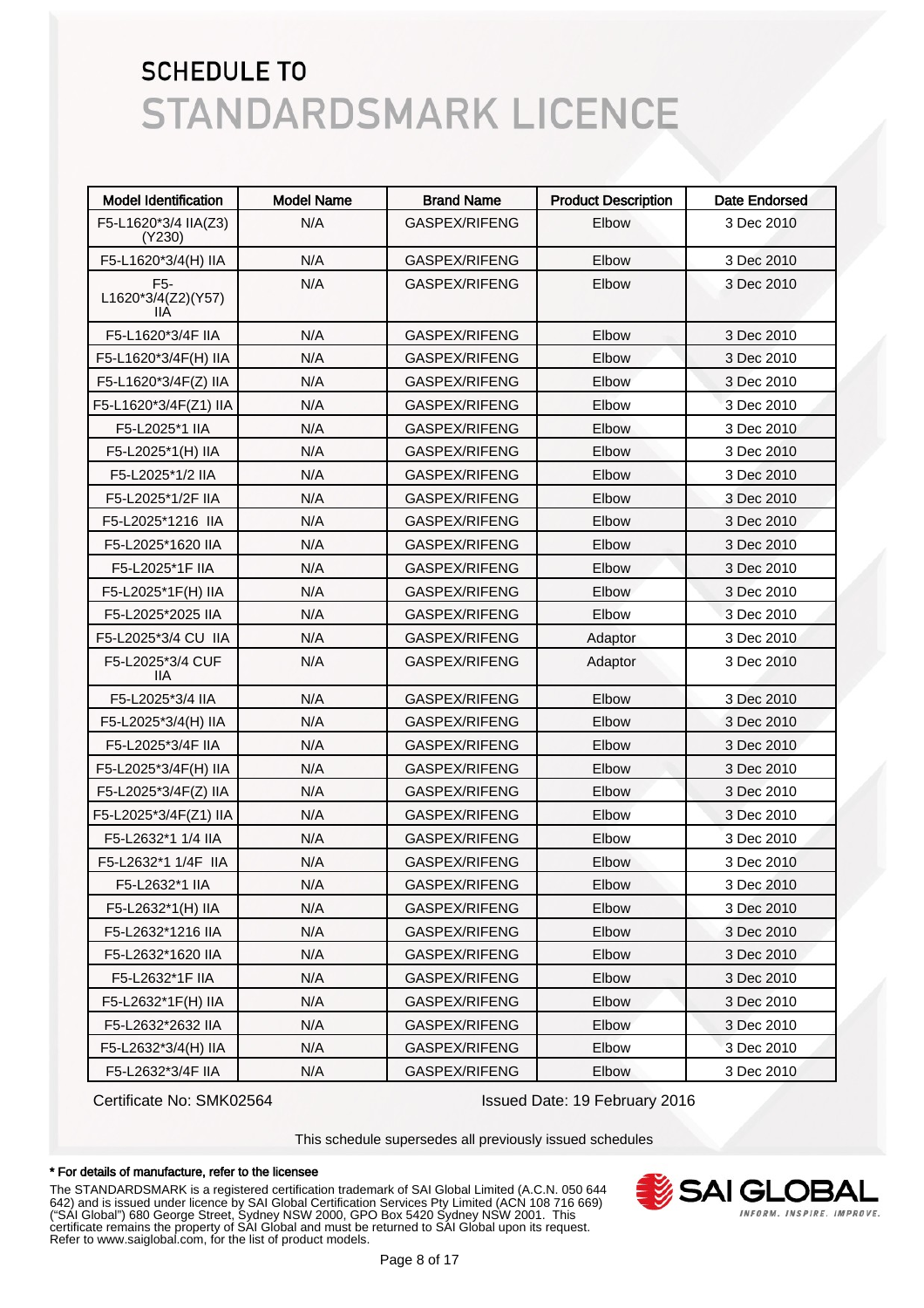| <b>Model Identification</b> | <b>Model Name</b> | <b>Brand Name</b> | <b>Product Description</b> | <b>Date Endorsed</b> |
|-----------------------------|-------------------|-------------------|----------------------------|----------------------|
| F5-L2632*3/4F(H) IIA        | N/A               | GASPEX/RIFENG     | Elbow                      | 3 Dec 2010           |
| F5-L3240*1 1/2F IIA         | N/A               | GASPEX/RIFENG     | Elbow                      | 3 Dec 2010           |
| F5-L3240*1 1/4F IIA         | N/A               | GASPEX/RIFENG     | Elbow                      | 3 Dec 2010           |
| F5-L3240*1 IIA              | N/A               | GASPEX/RIFENG     | Elbow                      | 3 Dec 2010           |
| F5-L3240*1F IIA             | N/A               | GASPEX/RIFENG     | Elbow                      | 3 Dec 2010           |
| F5-L3240*2025 IIA           | N/A               | GASPEX/RIFENG     | Elbow                      | 3 Dec 2010           |
| F5-L3240*2632 IIA           | N/A               | GASPEX/RIFENG     | Elbow                      | 3 Dec 2010           |
| F5-L3240*3240 IIA           | N/A               | GASPEX/RIFENG     | Elbow                      | 3 Dec 2010           |
| F5-L4150*1 1/2 IIA          | N/A               | GASPEX/RIFENG     | Elbow                      | 3 Dec 2010           |
| F5-L4150*1 1/2F IIA         | N/A               | GASPEX/RIFENG     | Elbow                      | 3 Dec 2010           |
| F5-L4150*1F IIA             | N/A               | GASPEX/RIFENG     | Elbow                      | 3 Dec 2010           |
| F5-L4150*2632 IIA           | N/A               | GASPEX/RIFENG     | Elbow                      | 3 Dec 2010           |
| F5-L4150*3240 IIA           | N/A               | GASPEX/RIFENG     | Elbow                      | 3 Dec 2010           |
| F5-L4150*4150 IIA           | N/A               | GASPEX/RIFENG     | Elbow                      | 3 Dec 2010           |
| F5-L5163*11/2 IIA           | N/A               | GASPEX/RIFENG     | Elbow                      | 3 Dec 2010           |
| F5-L5163*1F IIA             | N/A               | GASPEX/RIFENG     | Elbow                      | 3 Dec 2010           |
| F5-L5163*2 IIA              | N/A               | GASPEX/RIFENG     | Elbow                      | 3 Dec 2010           |
| F5-L5163*2632 IIA           | N/A               | GASPEX/RIFENG     | Elbow                      | 3 Dec 2010           |
| F5-L5163*2F IIA             | N/A               | GASPEX/RIFENG     | Elbow                      | 3 Dec 2010           |
| F5-L5163*3240 IIA           | N/A               | GASPEX/RIFENG     | Elbow                      | 3 Dec 2010           |
| F5-L5163*4150 IIA           | N/A               | GASPEX/RIFENG     | Elbow                      | 3 Dec 2010           |
| F5-L5163*5163 IIA           | N/A               | GASPEX/RIFENG     | Elbow                      | 3 Dec 2010           |
| F5-S1216*1 IIA              | N/A               | GASPEX/RIFENG     | Coupling                   | 3 Dec 2010           |
| F5-S1216*1/2 CU IIA         | N/A               | GASPEX/RIFENG     | Adaptor                    | 3 Dec 2010           |
| F5-S1216*1/2 CUF<br>11A     | N/A               | GASPEX/RIFENG     | Adaptor                    | 3 Dec 2010           |
| F5-S1216*1/2 IIA            | N/A               | GASPEX/RIFENG     | Coupling                   | 3 Dec 2010           |
| F5-S1216*1/2(H) IIA         | N/A               | GASPEX/RIFENG     | Coupling                   | 3 Dec 2010           |
| F5-S1216*1/2F IIA           | N/A               | GASPEX/RIFENG     | Coupling                   | 3 Dec 2010           |
| F5-S1216*1/2F(H) IIA        | N/A               | GASPEX/RIFENG     | Coupling                   | 3 Dec 2010           |
| F5-S1216*1/4CUF IIA         | N/A               | GASPEX/RIFENG     | Adaptor                    | 3 Dec 2010           |
| F5-S1216*1/4CUF<br>IIA(C9)  | N/A               | GASPEX/RIFENG     | Adaptor                    | 3 Dec 2010           |
| F5-S1216*1/4F IIA           | N/A               | GASPEX/RIFENG     | Coupling                   | 3 Dec 2010           |
| F5-S1216*10 CU2 IIA         | N/A               | GASPEX/RIFENG     | Adaptor                    | 3 Dec 2010           |
| F5-S1216*12 CU2 IIA         | N/A               | GASPEX/RIFENG     | Adaptor                    | 3 Dec 2010           |
| F5-S1216*12 CU3 IIA         | N/A               | GASPEX/RIFENG     | Adaptor                    | 3 Dec 2010           |
| F5-S1216*1216 IIA           | N/A               | GASPEX/RIFENG     | Coupling                   | 3 Dec 2010           |

Certificate No: SMK02564 Issued Date: 19 February 2016

This schedule supersedes all previously issued schedules

#### \* For details of manufacture, refer to the licensee

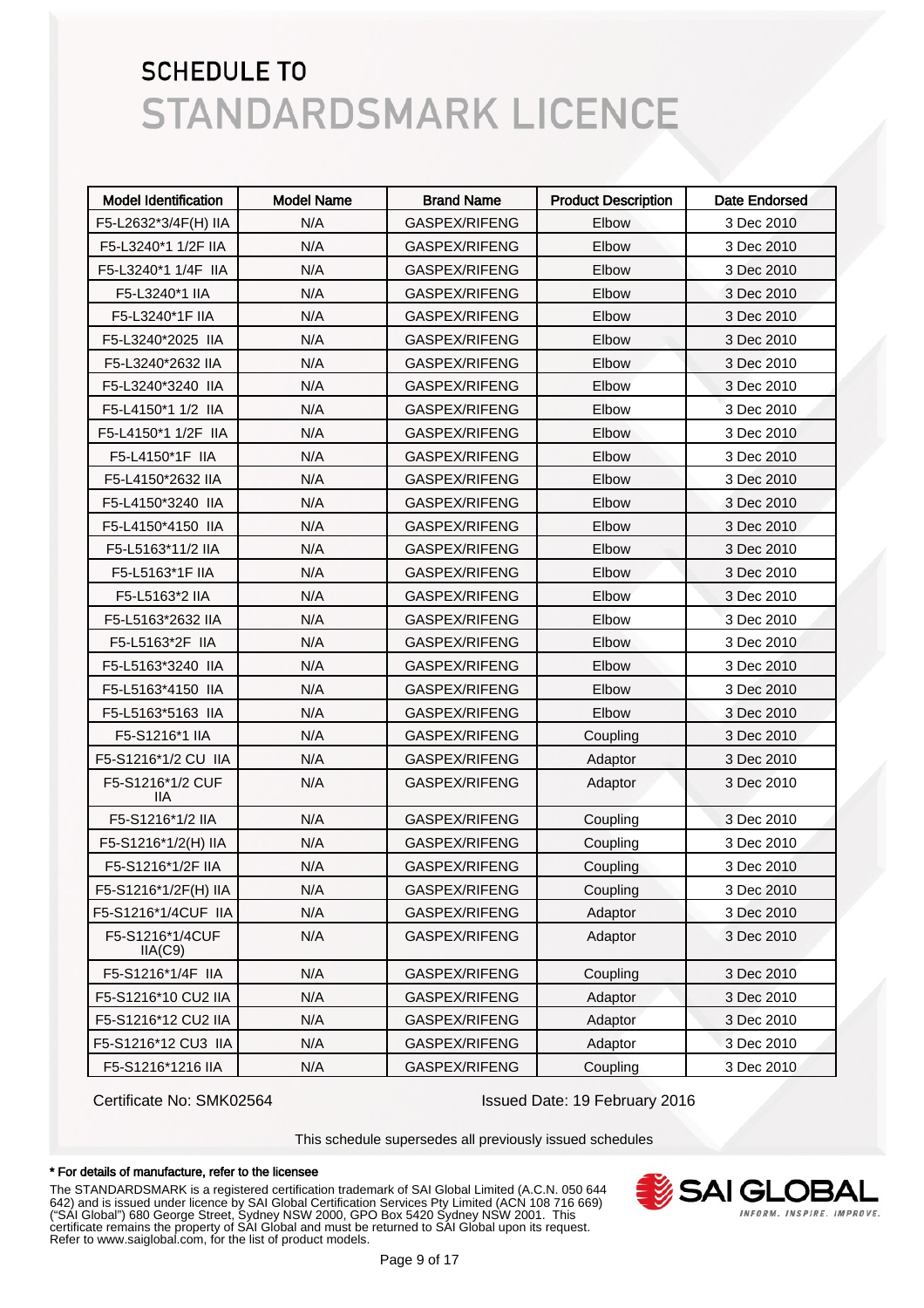| <b>Model Identification</b> | <b>Model Name</b> | <b>Brand Name</b>    | <b>Product Description</b> | <b>Date Endorsed</b> |
|-----------------------------|-------------------|----------------------|----------------------------|----------------------|
| F5-S1216*1216(H)<br>11A     | N/A               | GASPEX/RIFENG        | Coupling                   | 3 Dec 2010           |
| F5-S1216*15 CU2 IIA         | N/A               | GASPEX/RIFENG        | Adaptor                    | 3 Dec 2010           |
| F5-S1216*15 CUF IIA         | N/A               | GASPEX/RIFENG        | Adaptor                    | 3 Dec 2010           |
| F5-S1216*1F IIA             | N/A               | GASPEX/RIFENG        | Coupling                   | 3 Dec 2010           |
| F5-S1216*3/4 CU IIA         | N/A               | GASPEX/RIFENG        | Adaptor                    | 3 Dec 2010           |
| F5-S1216*3/4 CUF<br>llА     | N/A               | GASPEX/RIFENG        | Adaptor                    | 3 Dec 2010           |
| F5-S1216*3/4 IIA            | N/A               | GASPEX/RIFENG        | Coupling                   | 3 Dec 2010           |
| F5-S1216*3/4(H) IIA         | N/A               | GASPEX/RIFENG        | Coupling                   | 3 Dec 2010           |
| F5-S1216*3/4F IIA           | N/A               | GASPEX/RIFENG        | Coupling                   | 3 Dec 2010           |
| F5-S1216*3/4F(H) IIA        | N/A               | GASPEX/RIFENG        | Coupling                   | 3 Dec 2010           |
| F5-S1216*3/8 CUF<br>llА     | N/A               | GASPEX/RIFENG        | Adaptor                    | 3 Dec 2010           |
| F5-S1216*3/8 IIA            | N/A               | <b>GASPEX/RIFENG</b> | Coupling                   | 3 Dec 2010           |
| F5-S1620*1 IIA              | N/A               | GASPEX/RIFENG        | Coupling                   | 3 Dec 2010           |
| F5-S1620*1(H) IIA           | N/A               | GASPEX/RIFENG        | Coupling                   | 3 Dec 2010           |
| F5-S1620*1/2 CU IIA         | N/A               | GASPEX/RIFENG        | Adaptor                    | 3 Dec 2010           |
| F5-S1620*1/2 CUF<br>llА     | N/A               | GASPEX/RIFENG        | Adaptor                    | 3 Dec 2010           |
| F5-S1620*1/2 IIA            | N/A               | GASPEX/RIFENG        | Coupling                   | 3 Dec 2010           |
| F5-S1620*1/2F IIA           | N/A               | GASPEX/RIFENG        | Coupling                   | 3 Dec 2010           |
| F5-S1620*1/2F(H) IIA        | N/A               | GASPEX/RIFENG        | Coupling                   | 3 Dec 2010           |
| F5-S1620*1/4CUF IIA         | N/A               | GASPEX/RIFENG        | Adaptor                    | 3 Dec 2010           |
| F5-S1620*1216 IIA           | N/A               | GASPEX/RIFENG        | Coupling                   | 3 Dec 2010           |
| F5-S1620*1620 IIA           | N/A               | GASPEX/RIFENG        | Coupling                   | 3 Dec 2010           |
| F5-S1620*18 CU IIA          | N/A               | GASPEX/RIFENG        | Adaptor                    | 3 Dec 2010           |
| F5-S1620*18 CU3 IIA         | N/A               | GASPEX/RIFENG        | Adaptor                    | 3 Dec 2010           |
| F5-S1620*1F IIA             | N/A               | GASPEX/RIFENG        | Coupling                   | 3 Dec 2010           |
| F5-S1620*1F(H) IIA          | N/A               | <b>GASPEX/RIFENG</b> | Coupling                   | 3 Dec 2010           |
| F5-S1620*22 CU2 IIA         | N/A               | GASPEX/RIFENG        | Adaptor                    | 3 Dec 2010           |
| F5-S1620*22 CUF IIA         | N/A               | GASPEX/RIFENG        | Adaptor                    | 3 Dec 2010           |
| F5-S1620*3/4 CU IIA         | N/A               | GASPEX/RIFENG        | Adaptor                    | 3 Dec 2010           |
| F5-S1620*3/4 CUF<br>IIA.    | N/A               | GASPEX/RIFENG        | Adaptor                    | 3 Dec 2010           |
| F5-S1620*3/4 IIA            | N/A               | GASPEX/RIFENG        | Coupling                   | 3 Dec 2010           |
| F5-S1620*3/4(H) IIA         | N/A               | GASPEX/RIFENG        | Coupling                   | 3 Dec 2010           |
| F5-S1620*3/4F IIA           | N/A               | GASPEX/RIFENG        | Coupling                   | 3 Dec 2010           |
| F5-S1620*3/4F(H) IIA        | N/A               | GASPEX/RIFENG        | Coupling                   | 3 Dec 2010           |

Certificate No: SMK02564 Issued Date: 19 February 2016

This schedule supersedes all previously issued schedules

#### \* For details of manufacture, refer to the licensee

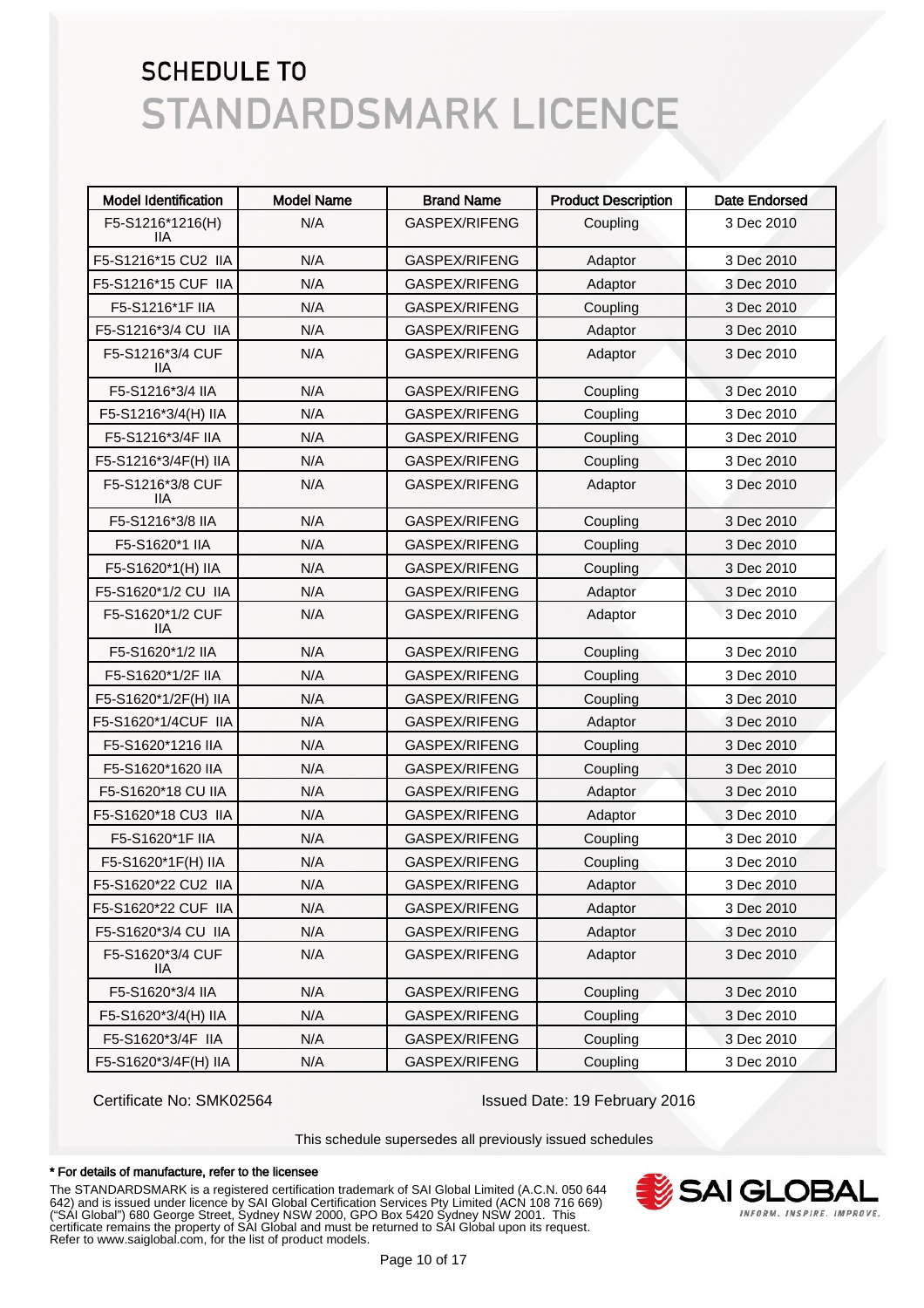| <b>Model Identification</b>    | <b>Model Name</b> | <b>Brand Name</b>    | <b>Product Description</b> | <b>Date Endorsed</b> |
|--------------------------------|-------------------|----------------------|----------------------------|----------------------|
| F5-S1620*3/8CUF IIA            | N/A               | GASPEX/RIFENG        | Adaptor                    | 3 Dec 2010           |
| F5-S1620*5/8 CUF<br>11A        | N/A               | GASPEX/RIFENG        | Adaptor                    | 3 Dec 2010           |
| F5-S2025*1 CU<br><b>IIA</b>    | N/A               | GASPEX/RIFENG        | Adaptor                    | 3 Dec 2010           |
| F5-S2025*1 CUF<br>11A          | N/A               | GASPEX/RIFENG        | Adaptor                    | 3 Dec 2010           |
| F5-S2025*1 IIA                 | N/A               | GASPEX/RIFENG        | Coupling                   | 3 Dec 2010           |
| F5-S2025*1(H) IIA              | N/A               | GASPEX/RIFENG        | Coupling                   | 3 Dec 2010           |
| F5-S2025*1/2 CU IIA            | N/A               | GASPEX/RIFENG        | Adaptor                    | 3 Dec 2010           |
| F5-S2025*1/2 CUF<br>11A        | N/A               | GASPEX/RIFENG        | Adaptor                    | 3 Dec 2010           |
| F5-S2025*1/2 IIA               | N/A               | GASPEX/RIFENG        | Coupling                   | 3 Dec 2010           |
| F5-S2025*1/2F IIA              | N/A               | GASPEX/RIFENG        | Coupling                   | 3 Dec 2010           |
| F5-S2025*1216 IIA              | N/A               | GASPEX/RIFENG        | Coupling                   | 3 Dec 2010           |
| F5-S2025*1620 IIA              | N/A               | <b>GASPEX/RIFENG</b> | Coupling                   | 3 Dec 2010           |
| F5-S2025*1F IIA                | N/A               | GASPEX/RIFENG        | Coupling                   | 3 Dec 2010           |
| F5-S2025*1F(H) IIA             | N/A               | GASPEX/RIFENG        | Coupling                   | 3 Dec 2010           |
| F5-S2025*2025 IIA              | N/A               | <b>GASPEX/RIFENG</b> | Coupling                   | 3 Dec 2010           |
| F5-S2025*2025(H)<br>11A        | N/A               | GASPEX/RIFENG        | Coupling                   | 3 Dec 2010           |
| F5-S2025*22 CU IIA             | N/A               | GASPEX/RIFENG        | Adaptor                    | 3 Dec 2010           |
| F5-S2025*22 CU2 IIA            | N/A               | GASPEX/RIFENG        | Adaptor                    | 3 Dec 2010           |
| F5-S2025*22 CUF IIA            | N/A               | GASPEX/RIFENG        | Adaptor                    | 3 Dec 2010           |
| F5-S2025*3/4 CU IIA            | N/A               | GASPEX/RIFENG        | Adaptor                    | 3 Dec 2010           |
| F5-S2025*3/4 CUF<br>11A        | N/A               | GASPEX/RIFENG        | Adaptor                    | 3 Dec 2010           |
| F5-S2025*3/4 IIA               | N/A               | GASPEX/RIFENG        | Coupling                   | 3 Dec 2010           |
| F5-S2025*3/4(H) IIA            | N/A               | GASPEX/RIFENG        | Coupling                   | 3 Dec 2010           |
| F5-S2025*3/4F IIA              | N/A               | GASPEX/RIFENG        | Coupling                   | 3 Dec 2010           |
| F5-S2025*3/4F(H) IIA           | N/A               | GASPEX/RIFENG        | Coupling                   | 3 Dec 2010           |
| F5-S2025*7/8 CUF<br><b>IIA</b> | N/A               | GASPEX/RIFENG        | Adaptor                    | 3 Dec 2010           |
| F5-S2632*1 CU IIA              | N/A               | GASPEX/RIFENG        | Adaptor                    | 3 Dec 2010           |
| F5-S2632*1 CUF IIA             | N/A               | GASPEX/RIFENG        | Adaptor                    | 3 Dec 2010           |
| F5-S2632*1 IIA                 | N/A               | GASPEX/RIFENG        | Coupling                   | 3 Dec 2010           |
| F5-S2632*1(H) IIA              | N/A               | GASPEX/RIFENG        | Coupling                   | 3 Dec 2010           |
| F5-S2632*11/2 IIA              | N/A               | GASPEX/RIFENG        | Coupling                   | 3 Dec 2010           |
| F5-S2632*11/4 IIA              | N/A               | GASPEX/RIFENG        | Coupling                   | 3 Dec 2010           |
| F5-S2632*11/4F IIA             | N/A               | GASPEX/RIFENG        | Coupling                   | 3 Dec 2010           |
| F5-S2632*1216 IIA              | N/A               | GASPEX/RIFENG        | Coupling                   | 3 Dec 2010           |

Certificate No: SMK02564 Issued Date: 19 February 2016

This schedule supersedes all previously issued schedules

#### \* For details of manufacture, refer to the licensee

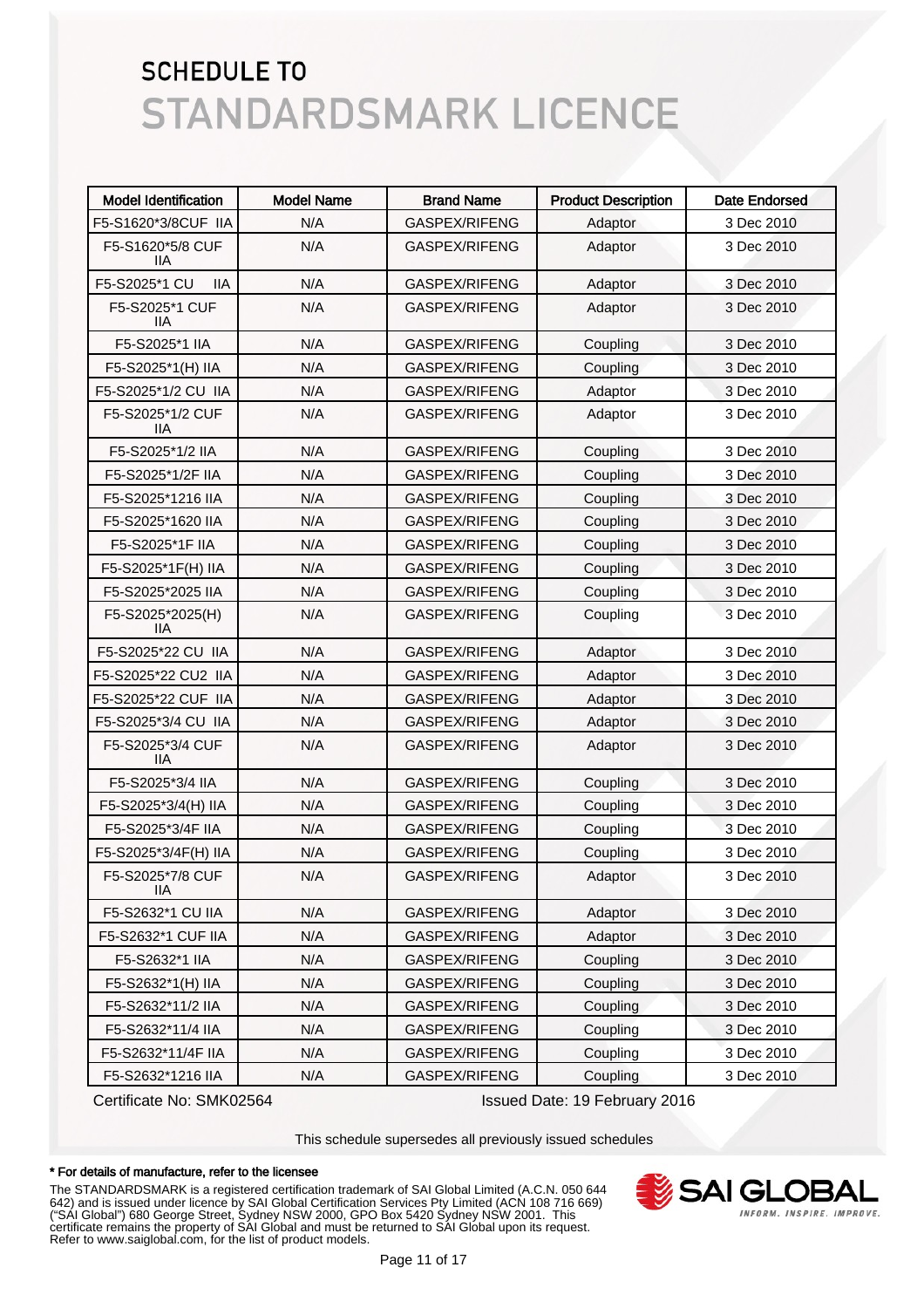| <b>Model Identification</b> | <b>Model Name</b> | <b>Brand Name</b> | <b>Product Description</b> | <b>Date Endorsed</b> |
|-----------------------------|-------------------|-------------------|----------------------------|----------------------|
| F5-S2632*1620 IIA           | N/A               | GASPEX/RIFENG     | Coupling                   | 3 Dec 2010           |
| F5-S2632*1F IIA             | N/A               | GASPEX/RIFENG     | Coupling                   | 3 Dec 2010           |
| F5-S2632*1F(H) IIA          | N/A               | GASPEX/RIFENG     | Coupling                   | 3 Dec 2010           |
| F5-S2632*2025 IIA           | N/A               | GASPEX/RIFENG     | Coupling                   | 3 Dec 2010           |
| F5-S2632*22 CU2 IIA         | N/A               | GASPEX/RIFENG     | Adaptor                    | 3 Dec 2010           |
| F5-S2632*2632 IIA           | N/A               | GASPEX/RIFENG     | Coupling                   | 3 Dec 2010           |
| F5-S2632*2632(H)<br>ШA      | N/A               | GASPEX/RIFENG     | Coupling                   | 3 Dec 2010           |
| F5-S2632*3/4 CU IIA         | N/A               | GASPEX/RIFENG     | Adaptor                    | 3 Dec 2010           |
| F5-S2632*3/4 CUF<br>IIА     | N/A               | GASPEX/RIFENG     | Adaptor                    | 3 Dec 2010           |
| F5-S2632*3/4 IIA            | N/A               | GASPEX/RIFENG     | Coupling                   | 3 Dec 2010           |
| F5-S2632*3/4(H) IIA         | N/A               | GASPEX/RIFENG     | Coupling                   | 3 Dec 2010           |
| F5-S2632*3/4F IIA           | N/A               | GASPEX/RIFENG     | Coupling                   | 3 Dec 2010           |
| F5-S3240*1 1/2 IIA          | N/A               | GASPEX/RIFENG     | Coupling                   | 3 Dec 2010           |
| F5-S3240*1 1/2(H) IIA       | N/A               | GASPEX/RIFENG     | Coupling                   | 3 Dec 2010           |
| F5-S3240*1 1/2F IIA         | N/A               | GASPEX/RIFENG     | Coupling                   | 3 Dec 2010           |
| F5-S3240*1 1/4F IIA         | N/A               | GASPEX/RIFENG     | Coupling                   | 3 Dec 2010           |
| F5-S3240*1 IIA              | N/A               | GASPEX/RIFENG     | Coupling                   | 3 Dec 2010           |
| F5-S3240*11/4 IIA           | N/A               | GASPEX/RIFENG     | Coupling                   | 3 Dec 2010           |
| F5-S3240*1620 IIA           | N/A               | GASPEX/RIFENG     | Coupling                   | 3 Dec 2010           |
| F5-S3240*1F IIA             | N/A               | GASPEX/RIFENG     | Coupling                   | 3 Dec 2010           |
| F5-S3240*2025 IIA           | N/A               | GASPEX/RIFENG     | Coupling                   | 3 Dec 2010           |
| F5-S3240*2632 IIA           | N/A               | GASPEX/RIFENG     | Coupling                   | 3 Dec 2010           |
| F5-S3240*3240 IIA           | N/A               | GASPEX/RIFENG     | Coupling                   | 3 Dec 2010           |
| F5-S3240*3240(H) IIA        | N/A               | GASPEX/RIFENG     | Coupling                   | 3 Dec 2010           |
| F5-S4150*1 1/2 IIA          | N/A               | GASPEX/RIFENG     | Coupling                   | 3 Dec 2010           |
| F5-S4150*1 1/2(H) IIA       | N/A               | GASPEX/RIFENG     | Coupling                   | 3 Dec 2010           |
| F5-S4150*1 1/2F IIA         | N/A               | GASPEX/RIFENG     | Coupling                   | 3 Dec 2010           |
| F5-S4150*1 1/4F IIA         | N/A               | GASPEX/RIFENG     | Coupling                   | 3 Dec 2010           |
| F5-S4150*1F IIA             | N/A               | GASPEX/RIFENG     | Coupling                   | 3 Dec 2010           |
| F5-S4150*2 IIA              | N/A               | GASPEX/RIFENG     | Coupling                   | 3 Dec 2010           |
| F5-S4150*2025 IIA           | N/A               | GASPEX/RIFENG     | Coupling                   | 3 Dec 2010           |
| F5-S4150*2632 IIA           | N/A               | GASPEX/RIFENG     | Coupling                   | 3 Dec 2010           |
| F5-S4150*3240 IIA           | N/A               | GASPEX/RIFENG     | Coupling                   | 3 Dec 2010           |
| F5-S4150*4150 IIA           | N/A               | GASPEX/RIFENG     | Coupling                   | 3 Dec 2010           |
| F5-S4150*4150(H) IIA        | N/A               | GASPEX/RIFENG     | Coupling                   | 3 Dec 2010           |
| F5-S5163*1 1/2 IIA          | N/A               | GASPEX/RIFENG     | Coupling                   | 3 Dec 2010           |

Certificate No: SMK02564 Issued Date: 19 February 2016

This schedule supersedes all previously issued schedules

#### \* For details of manufacture, refer to the licensee

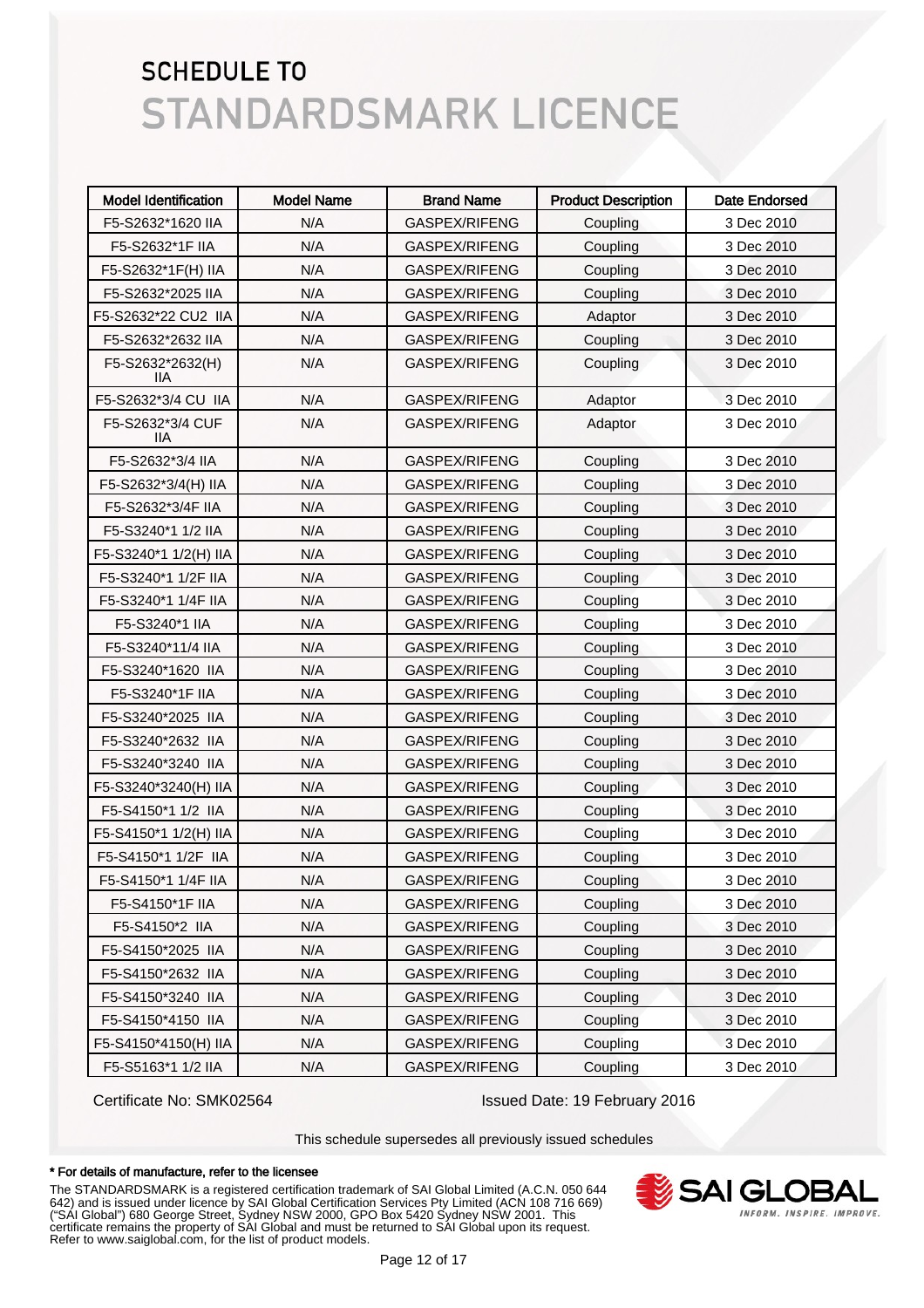| <b>Model Identification</b>                    | <b>Model Name</b> | <b>Brand Name</b>    | <b>Product Description</b> | Date Endorsed |
|------------------------------------------------|-------------------|----------------------|----------------------------|---------------|
| F5-S5163*1 1/4 IIA                             | N/A               | GASPEX/RIFENG        | Coupling                   | 3 Dec 2010    |
| F5-S5163*11/2F IIA                             | N/A               | GASPEX/RIFENG        | Coupling                   | 3 Dec 2010    |
| F5-S5163*1F IIA                                | N/A               | GASPEX/RIFENG        | Coupling                   | 3 Dec 2010    |
| F5-S5163*2 IIA                                 | N/A               | GASPEX/RIFENG        | Coupling                   | 3 Dec 2010    |
| F5-S5163*2(H) IIA                              | N/A               | GASPEX/RIFENG        | Coupling                   | 3 Dec 2010    |
| F5-S5163*2632 IIA                              | N/A               | GASPEX/RIFENG        | Coupling                   | 3 Dec 2010    |
| F5-S5163*2F IIA                                | N/A               | GASPEX/RIFENG        | Coupling                   | 3 Dec 2010    |
| F5-S5163*3240 IIA                              | N/A               | GASPEX/RIFENG        | Coupling                   | 3 Dec 2010    |
| F5-S5163*4150 IIA                              | N/A               | GASPEX/RIFENG        | Coupling                   | 3 Dec 2010    |
| F5-S5163*5163 IIA                              | N/A               | GASPEX/RIFENG        | Coupling                   | 3 Dec 2010    |
| F5-S5163*5163(H) IIA                           | N/A               | GASPEX/RIFENG        | Coupling                   | 3 Dec 2010    |
| F5-T1216*1/2*1216<br>IIА                       | N/A               | GASPEX/RIFENG        | Tee                        | 3 Dec 2010    |
| F5-T1216*1/2F*1216<br>IIА                      | N/A               | GASPEX/RIFENG        | Tee                        | 3 Dec 2010    |
| F <sub>5</sub> -<br>T1216*1/2F*1216(Z1)<br>IІA | N/A               | GASPEX/RIFENG        | Tee                        | 3 Dec 2010    |
| F5-T1216*1216*1216<br>llА                      | N/A               | GASPEX/RIFENG        | Tee                        | 3 Dec 2010    |
| F5-T1216*1620*1216<br>llА                      | N/A               | GASPEX/RIFENG        | Tee                        | 3 Dec 2010    |
| F5-T1216*2025*1216<br>llА                      | N/A               | GASPEX/RIFENG        | Tee                        | 3 Dec 2010    |
| F5-T1216*3/4*1216<br>IIА                       | N/A               | GASPEX/RIFENG        | Tee                        | 3 Dec 2010    |
| F5-T1216*3/4F*1216<br>llА                      | N/A               | GASPEX/RIFENG        | Tee                        | 3 Dec 2010    |
| F5-T1620*1/2*1620<br>llА                       | N/A               | <b>GASPEX/RIFENG</b> | Tee                        | 3 Dec 2010    |
| F5-T1620*1/2F*1620<br><b>IIA</b>               | N/A               | GASPEX/RIFENG        | Tee                        | 3 Dec 2010    |
| F5-<br>T1620*1/2F*1620(Z1)<br>IIA.             | N/A               | GASPEX/RIFENG        | Tee                        | 3 Dec 2010    |
| F5-T1620*1216*1216<br>IIA.                     | N/A               | GASPEX/RIFENG        | Tee                        | 3 Dec 2010    |
| F5-T1620*1216*1620<br>IIA.                     | N/A               | GASPEX/RIFENG        | Tee                        | 3 Dec 2010    |
| F5-T1620*1620*1216<br>IIA.                     | N/A               | GASPEX/RIFENG        | Tee                        | 3 Dec 2010    |
| F5-T1620*1620*1620<br>IIA.                     | N/A               | GASPEX/RIFENG        | Tee                        | 3 Dec 2010    |
| F5-T1620*1F*1620<br>IIA                        | N/A               | GASPEX/RIFENG        | Tee                        | 3 Dec 2010    |

Certificate No: SMK02564 Issued Date: 19 February 2016

This schedule supersedes all previously issued schedules

#### \* For details of manufacture, refer to the licensee

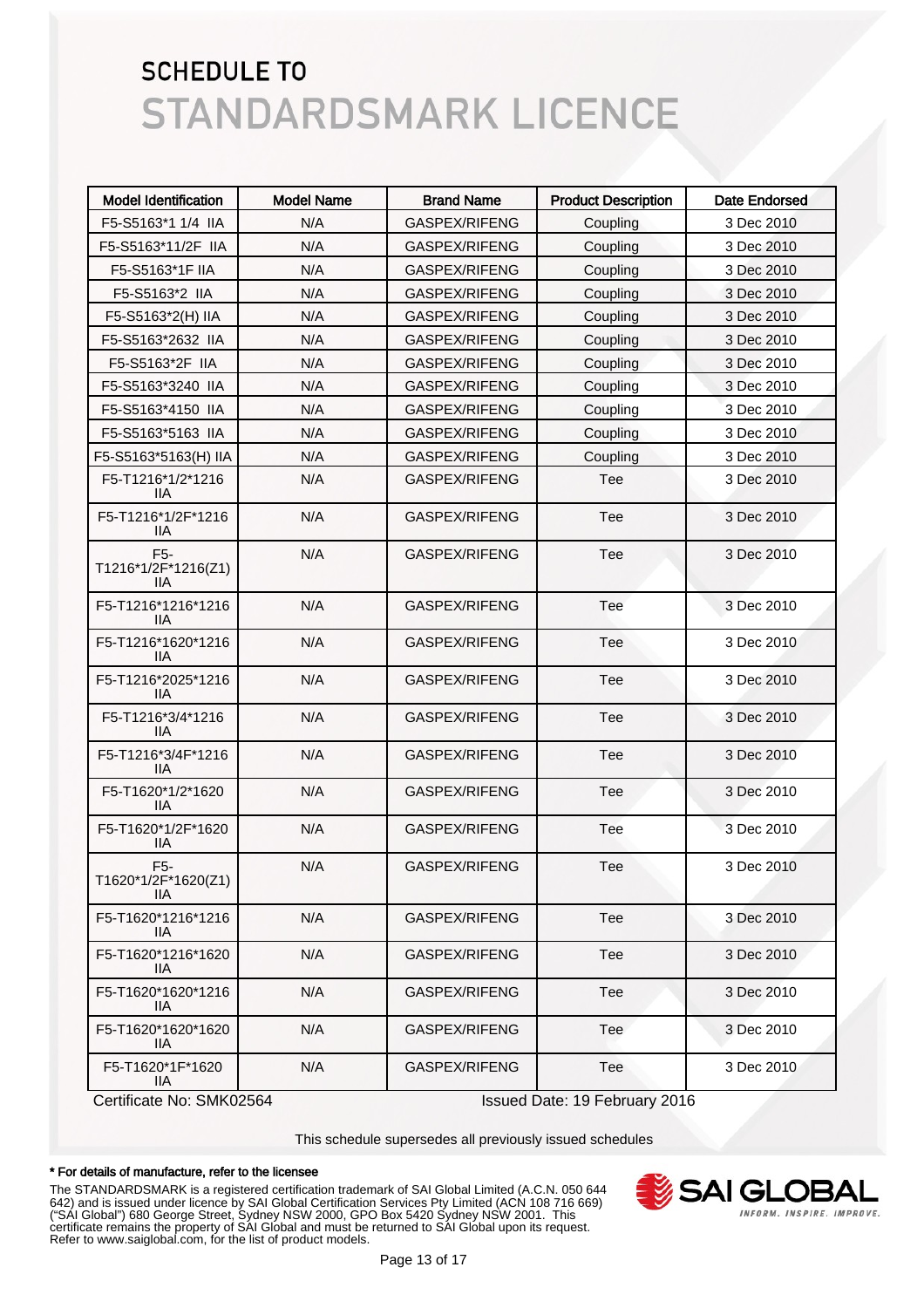| <b>Model Identification</b> | <b>Model Name</b> | <b>Brand Name</b>    | <b>Product Description</b> | Date Endorsed |
|-----------------------------|-------------------|----------------------|----------------------------|---------------|
| F5-T1620*2025*1216<br>llА   | N/A               | GASPEX/RIFENG        | Tee                        | 3 Dec 2010    |
| F5-T1620*2025*1620<br>llА   | N/A               | GASPEX/RIFENG        | Tee                        | 3 Dec 2010    |
| F5-T1620*3/4*1620<br>llА    | N/A               | GASPEX/RIFENG        | Tee                        | 3 Dec 2010    |
| F5-T1620*3/4F*1620<br>llА   | N/A               | <b>GASPEX/RIFENG</b> | Tee                        | 3 Dec 2010    |
| F5-T2025*1/2*2025<br>llА    | N/A               | <b>GASPEX/RIFENG</b> | Tee                        | 3 Dec 2010    |
| F5-T2025*1/2F*2025<br>llА   | N/A               | GASPEX/RIFENG        | Tee                        | 3 Dec 2010    |
| F5-T2025*1216*1216<br>llА   | N/A               | <b>GASPEX/RIFENG</b> | Tee                        | 3 Dec 2010    |
| F5-T2025*1216*1216<br>llА   | N/A               | <b>GASPEX/RIFENG</b> | Tee                        | 3 Dec 2010    |
| F5-T2025*1216*1620<br>llА   | N/A               | <b>GASPEX/RIFENG</b> | Tee                        | 3 Dec 2010    |
| F5-T2025*1216*2025<br>llА   | N/A               | GASPEX/RIFENG        | Tee                        | 3 Dec 2010    |
| F5-T2025*1620*1216<br>llА   | N/A               | <b>GASPEX/RIFENG</b> | Tee                        | 3 Dec 2010    |
| F5-T2025*1620*1620<br>liа   | N/A               | GASPEX/RIFENG        | Tee                        | 3 Dec 2010    |
| F5-T2025*1620*2025<br>liа   | N/A               | <b>GASPEX/RIFENG</b> | Tee                        | 3 Dec 2010    |
| F5-T2025*1F*2025 IIA        | N/A               | GASPEX/RIFENG        | Tee                        | 3 Dec 2010    |
| F5-T2025*2025*1620<br>11A   | N/A               | GASPEX/RIFENG        | Tee                        | 3 Dec 2010    |
| F5-T2025*2025*2025<br>IIА   | N/A               | GASPEX/RIFENG        | Tee                        | 3 Dec 2010    |
| F5-T2025*2632*2025<br>IIА   | N/A               | GASPEX/RIFENG        | Tee                        | 3 Dec 2010    |
| F5-T2025*3/4*2025<br>llА    | N/A               | GASPEX/RIFENG        | Tee                        | 3 Dec 2010    |
| F5-T2025*3/4F*2025<br>IIА   | N/A               | GASPEX/RIFENG        | Tee                        | 3 Dec 2010    |
| F5-T2632*1*2632 IIA         | N/A               | GASPEX/RIFENG        | Tee                        | 3 Dec 2010    |
| F5-T2632*1/2F*2632<br>IIA.  | N/A               | GASPEX/RIFENG        | Tee                        | 3 Dec 2010    |
| F5-T2632*11/4F*2632<br>IIA. | N/A               | GASPEX/RIFENG        | Tee                        | 3 Dec 2010    |
| F5-T2632*1216*2632<br>IIA.  | N/A               | GASPEX/RIFENG        | Tee                        | 3 Dec 2010    |
| F5-T2632*1620*2632<br>IIA.  | N/A               | GASPEX/RIFENG        | Tee                        | 3 Dec 2010    |

Certificate No: SMK02564 Issued Date: 19 February 2016

This schedule supersedes all previously issued schedules

#### \* For details of manufacture, refer to the licensee

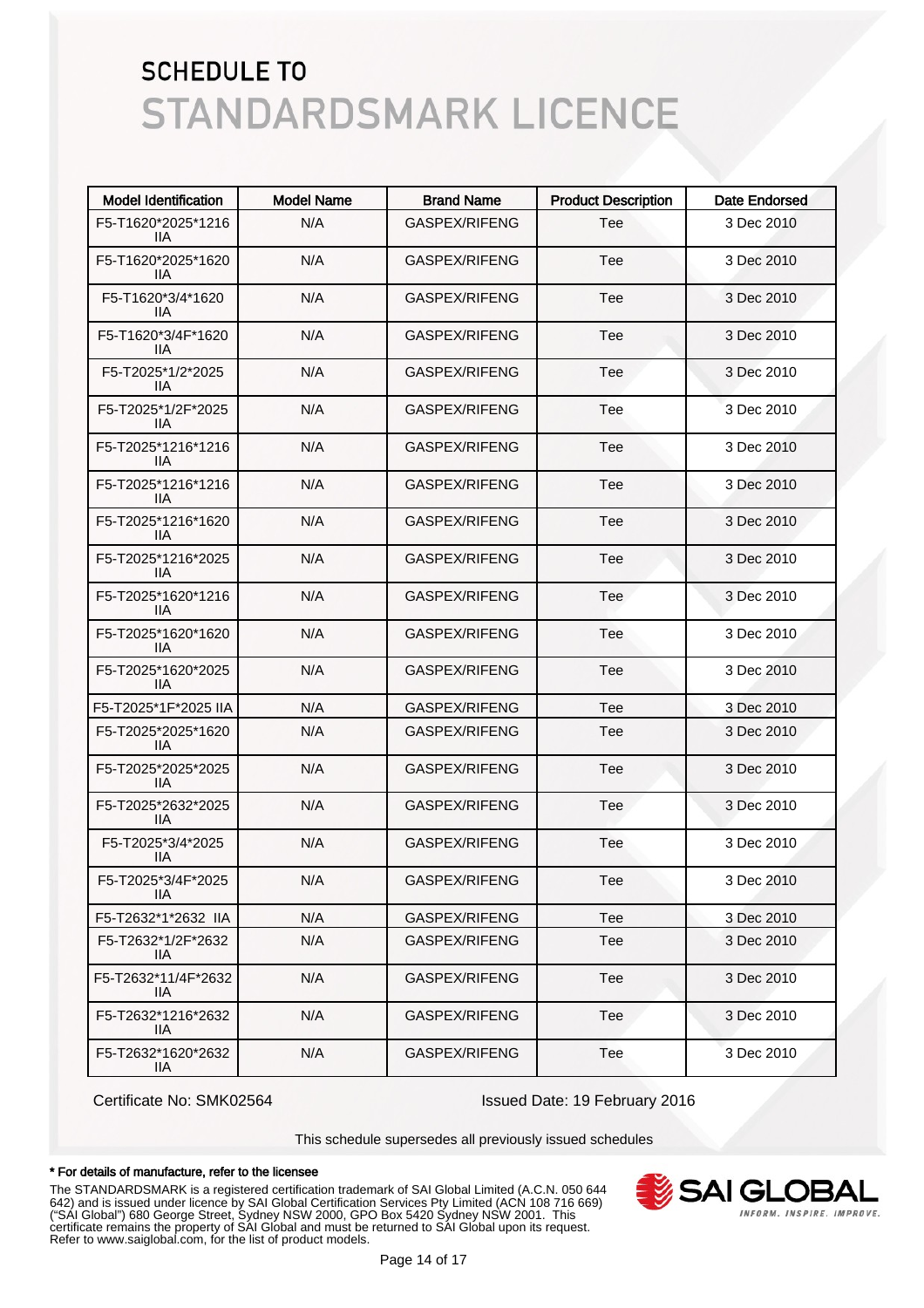| <b>Model Identification</b> | <b>Model Name</b> | <b>Brand Name</b> | <b>Product Description</b> | <b>Date Endorsed</b> |
|-----------------------------|-------------------|-------------------|----------------------------|----------------------|
| F5-T2632*1F*2632 IIA        | N/A               | GASPEX/RIFENG     | Tee                        | 3 Dec 2010           |
| F5-T2632*2025*2025<br>11A   | N/A               | GASPEX/RIFENG     | Tee                        | 3 Dec 2010           |
| F5-T2632*2025*2632<br>llА   | N/A               | GASPEX/RIFENG     | Tee                        | 3 Dec 2010           |
| F5-T2632*2632*2632<br>IIA.  | N/A               | GASPEX/RIFENG     | Tee                        | 3 Dec 2010           |
| F5-T2632*3/4*2632<br>11A    | N/A               | GASPEX/RIFENG     | Tee                        | 3 Dec 2010           |
| F5-T2632*3/4F*2632<br>11A   | N/A               | GASPEX/RIFENG     | Tee                        | 3 Dec 2010           |
| F5-T2632*4150*2632<br>11A   | N/A               | GASPEX/RIFENG     | Tee                        | 3 Dec 2010           |
| F5-T3240*1 1/4*3240<br>11A  | N/A               | GASPEX/RIFENG     | Tee                        | 3 Dec 2010           |
| F5-T3240*11/2F*3240<br>IIА  | N/A               | GASPEX/RIFENG     | Tee                        | 3 Dec 2010           |
| F5-T3240*11/4F*3240<br>11A  | N/A               | GASPEX/RIFENG     | Tee                        | 3 Dec 2010           |
| F5-T3240*1620*2632<br>11A   | N/A               | GASPEX/RIFENG     | Tee                        | 3 Dec 2010           |
| F5-T3240*1620*3240<br>11A   | N/A               | GASPEX/RIFENG     | Tee                        | 3 Dec 2010           |
| F5-T3240*1F*1F IIA          | N/A               | GASPEX/RIFENG     | Tee                        | 3 Dec 2010           |
| F5-T3240*1F*3240 IIA        | N/A               | GASPEX/RIFENG     | Tee                        | 3 Dec 2010           |
| F5-T3240*2025*2025<br>llА   | N/A               | GASPEX/RIFENG     | Tee                        | 3 Dec 2010           |
| F5-T3240*2025*2632<br>llА   | N/A               | GASPEX/RIFENG     | Tee                        | 3 Dec 2010           |
| F5-T3240*2025*3240<br>11A   | N/A               | GASPEX/RIFENG     | Tee                        | 3 Dec 2010           |
| F5-T3240*2632*2632<br>11A   | N/A               | GASPEX/RIFENG     | Tee                        | 3 Dec 2010           |
| F5-T3240*2632*3240<br>IIА   | N/A               | GASPEX/RIFENG     | Tee                        | 3 Dec 2010           |
| F5-T3240*3/4F*1F IIA        | N/A               | GASPEX/RIFENG     | Tee                        | 3 Dec 2010           |
| F5-T3240*3/4F*2632<br>11A   | N/A               | GASPEX/RIFENG     | Tee                        | 3 Dec 2010           |
| F5-T3240*3/4F*3240<br>IIА   | N/A               | GASPEX/RIFENG     | Tee                        | 3 Dec 2010           |
| F5-T3240*3240*3240<br>IIА   | N/A               | GASPEX/RIFENG     | Tee                        | 3 Dec 2010           |
| F5-T4150*1 1/2*4150<br>IIА  | N/A               | GASPEX/RIFENG     | Tee                        | 3 Dec 2010           |
| F5-T4150*11/2F*4150<br>IIA. | N/A               | GASPEX/RIFENG     | Tee                        | 3 Dec 2010           |

Certificate No: SMK02564 Issued Date: 19 February 2016

This schedule supersedes all previously issued schedules

#### \* For details of manufacture, refer to the licensee

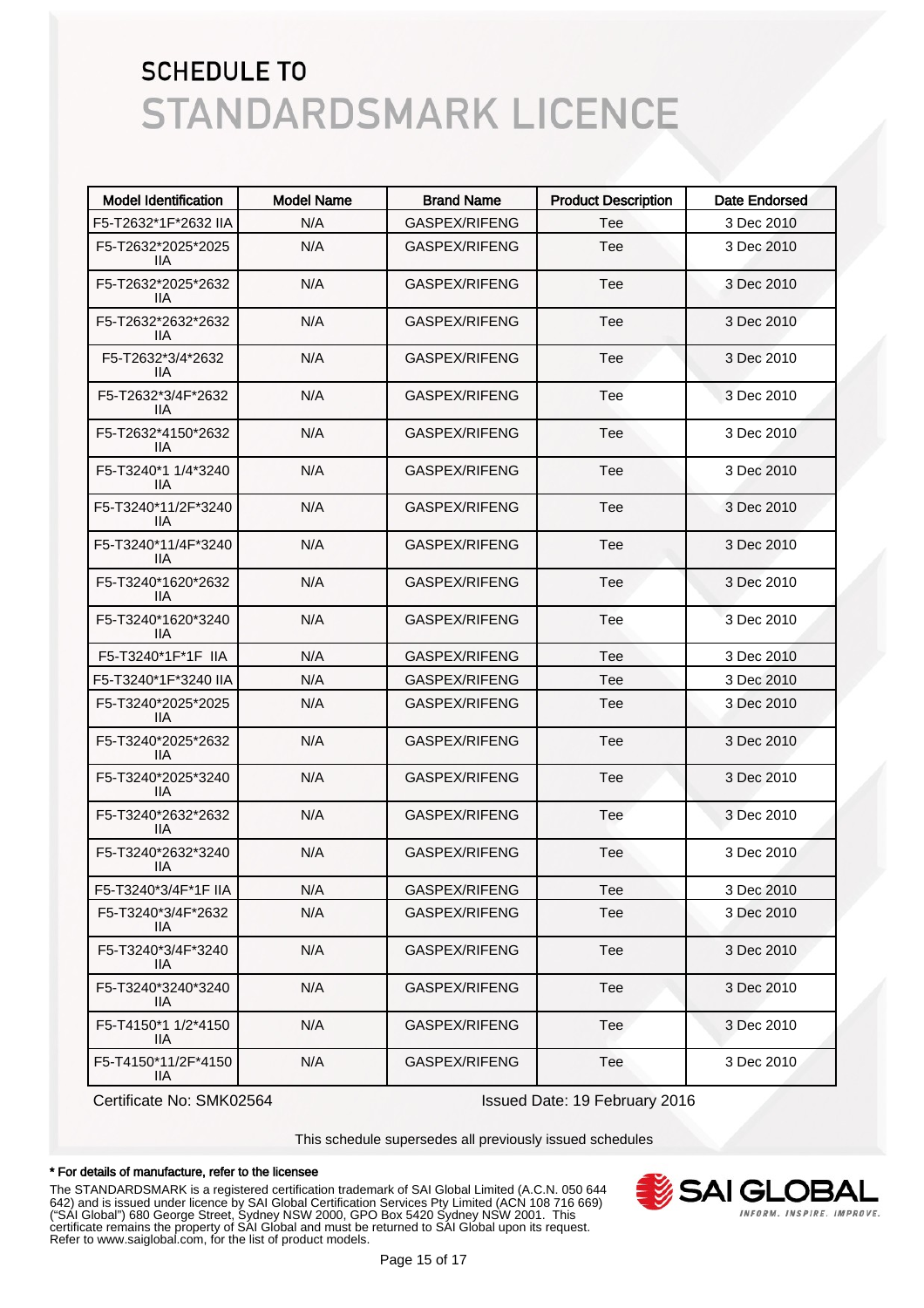| <b>Model Identification</b> | <b>Model Name</b> | <b>Brand Name</b>    | <b>Product Description</b> | <b>Date Endorsed</b> |
|-----------------------------|-------------------|----------------------|----------------------------|----------------------|
| F5-T4150*11/4F*4150<br>IIA. | N/A               | GASPEX/RIFENG        | Tee                        | 3 Dec 2010           |
| F5-T4150*1620*4150<br>llА   | N/A               | GASPEX/RIFENG        | Tee                        | 3 Dec 2010           |
| F5-T4150*1F*4150 IIA        | N/A               | GASPEX/RIFENG        | Tee                        | 3 Dec 2010           |
| F5-T4150*2025*4150<br>llА   | N/A               | <b>GASPEX/RIFENG</b> | Tee                        | 3 Dec 2010           |
| F5-T4150*2632*2632<br>llА   | N/A               | GASPEX/RIFENG        | Tee                        | 3 Dec 2010           |
| F5-T4150*2632*3240<br>llА   | N/A               | GASPEX/RIFENG        | Tee                        | 3 Dec 2010           |
| F5-T4150*2632*4150<br>llА   | N/A               | GASPEX/RIFENG        | Tee                        | 3 Dec 2010           |
| F5-T4150*2F*4150<br>llА     | N/A               | GASPEX/RIFENG        | Tee                        | 3 Dec 2010           |
| F5-T4150*3/4F*3240<br>llА   | N/A               | GASPEX/RIFENG        | Tee                        | 3 Dec 2010           |
| F5-T4150*3/4F*4150<br>llА   | N/A               | GASPEX/RIFENG        | Tee                        | 3 Dec 2010           |
| F5-T4150*3240*4150<br>llА   | N/A               | GASPEX/RIFENG        | Tee                        | 3 Dec 2010           |
| F5-T4150*4150*4150<br>llА   | N/A               | GASPEX/RIFENG        | Tee                        | 3 Dec 2010           |
| F5-T5163*11/2F*5163<br>llА  | N/A               | GASPEX/RIFENG        | Tee                        | 3 Dec 2010           |
| F5-T5163*1F*5163 IIA        | N/A               | GASPEX/RIFENG        | Tee                        | 3 Dec 2010           |
| F5-T5163*2*5163 IIA         | N/A               | GASPEX/RIFENG        | Tee                        | 3 Dec 2010           |
| F5-T5163*2025*5163<br>IIА   | N/A               | GASPEX/RIFENG        | Tee                        | 3 Dec 2010           |
| F5-T5163*2632*5163<br>IIА   | N/A               | GASPEX/RIFENG        | Tee                        | 3 Dec 2010           |
| F5-T5163*2F*5163<br>llА     | N/A               | GASPEX/RIFENG        | Tee                        | 3 Dec 2010           |
| F5-T5163*3/4F*4150<br>llА   | N/A               | GASPEX/RIFENG        | Tee                        | 3 Dec 2010           |
| F5-T5163*3/4F*5163<br>IIA   | N/A               | GASPEX/RIFENG        | Tee                        | 3 Dec 2010           |
| F5-T5163*3240*5163<br>IIA.  | N/A               | GASPEX/RIFENG        | Tee                        | 3 Dec 2010           |
| F5-T5163*4150*5163<br>IIA.  | N/A               | GASPEX/RIFENG        | Tee                        | 3 Dec 2010           |
| F5-T5163*5163*5163<br>IIA.  | N/A               | GASPEX/RIFENG        | Tee                        | 3 Dec 2010           |
| F5-Y1620*1620*1620<br>IIA.  | N/A               | GASPEX/RIFENG        | Tee                        | 3 Dec 2010           |

Certificate No: SMK02564 Issued Date: 19 February 2016

This schedule supersedes all previously issued schedules

#### \* For details of manufacture, refer to the licensee